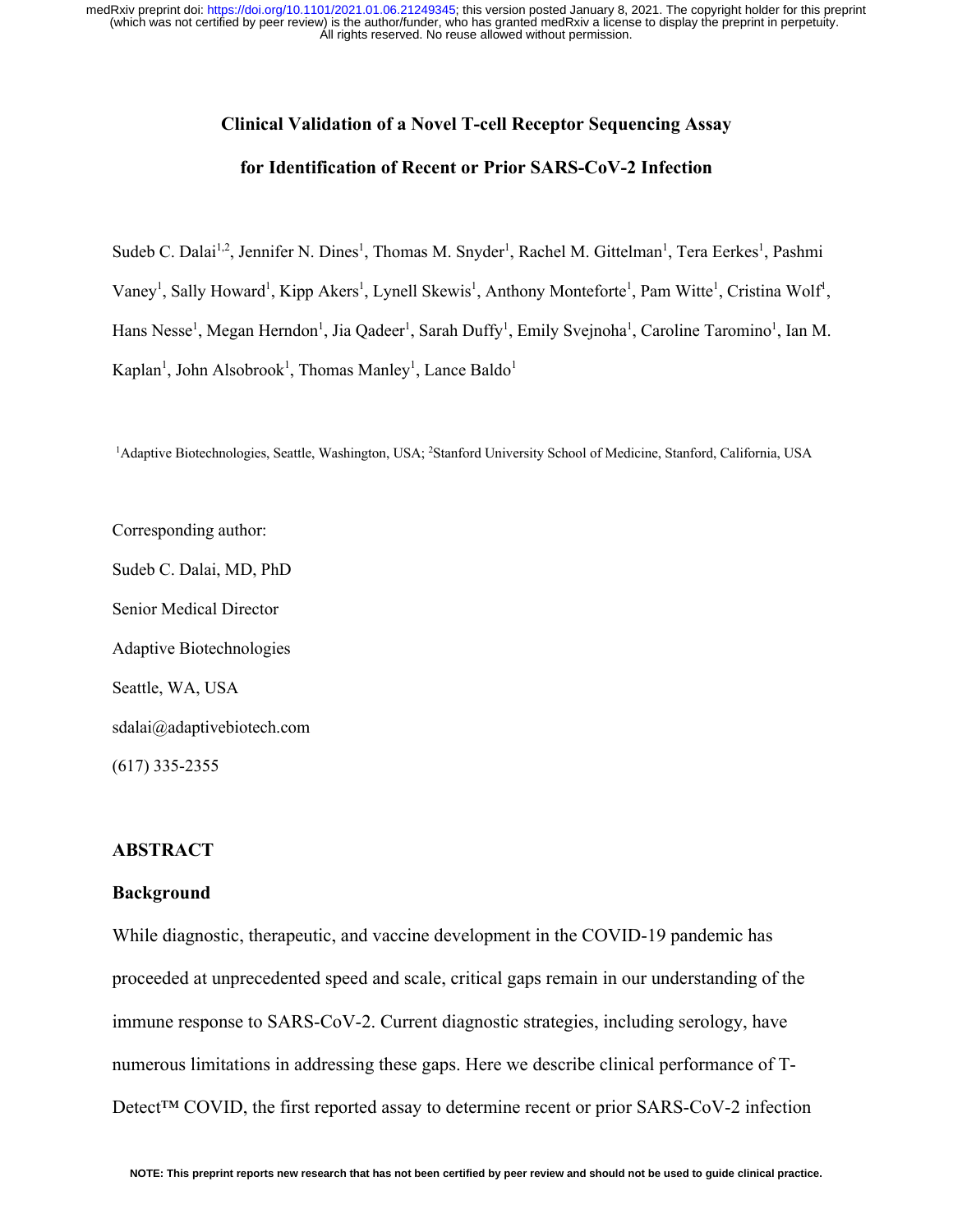based on T-cell receptor (TCR) sequencing and immune repertoire profiling from whole blood samples.

#### **Methods**

Methods for high-throughput immunosequencing of the TCRβ gene from blood specimens have been described<sup>1</sup>. We developed a statistical classifier showing high specificity for identifying prior SARS-CoV-2 infection<sup>2</sup>, utilizing >4,000 SARS-CoV-2-associated TCR sequences from 784 cases and 2,447 controls across 5 independent cohorts. The T-Detect COVID Assay comprises immunosequencing and classifier application to yield a qualitative positive or negative result. Several retrospective and prospective cohorts were enrolled to assess assay performance including primary and secondary Positive Percent Agreement (PPA; N=205, N=77); primary and secondary Negative Percent Agreement (NPA; N=87, N=79); PPA compared to serology  $(N=55)$ ; and pathogen cross-reactivity  $(N=38)$ .

### **Results**

T-Detect COVID demonstrated high PPA in subjects with prior PCR-confirmed SARS-CoV-2 infection (97.1% 15+ days from diagnosis; 94.5% 15+ days from symptom onset), high NPA (~100%) in presumed or confirmed SARS-CoV-2 negative cases, equivalent or higher PPA than two commercial EUA serology tests, and no evidence of pathogen cross-reactivity.

### **Conclusion**

T-Detect COVID is a novel T-cell immunosequencing assay demonstrating high clinical performance to identify recent or prior SARS-CoV-2 infection from standard blood samples. This assay can provide critical insights on the SARS-CoV-2 immune response, with potential implications for clinical management, risk stratification, surveillance, assessing protective immunity, and understanding long-term sequelae.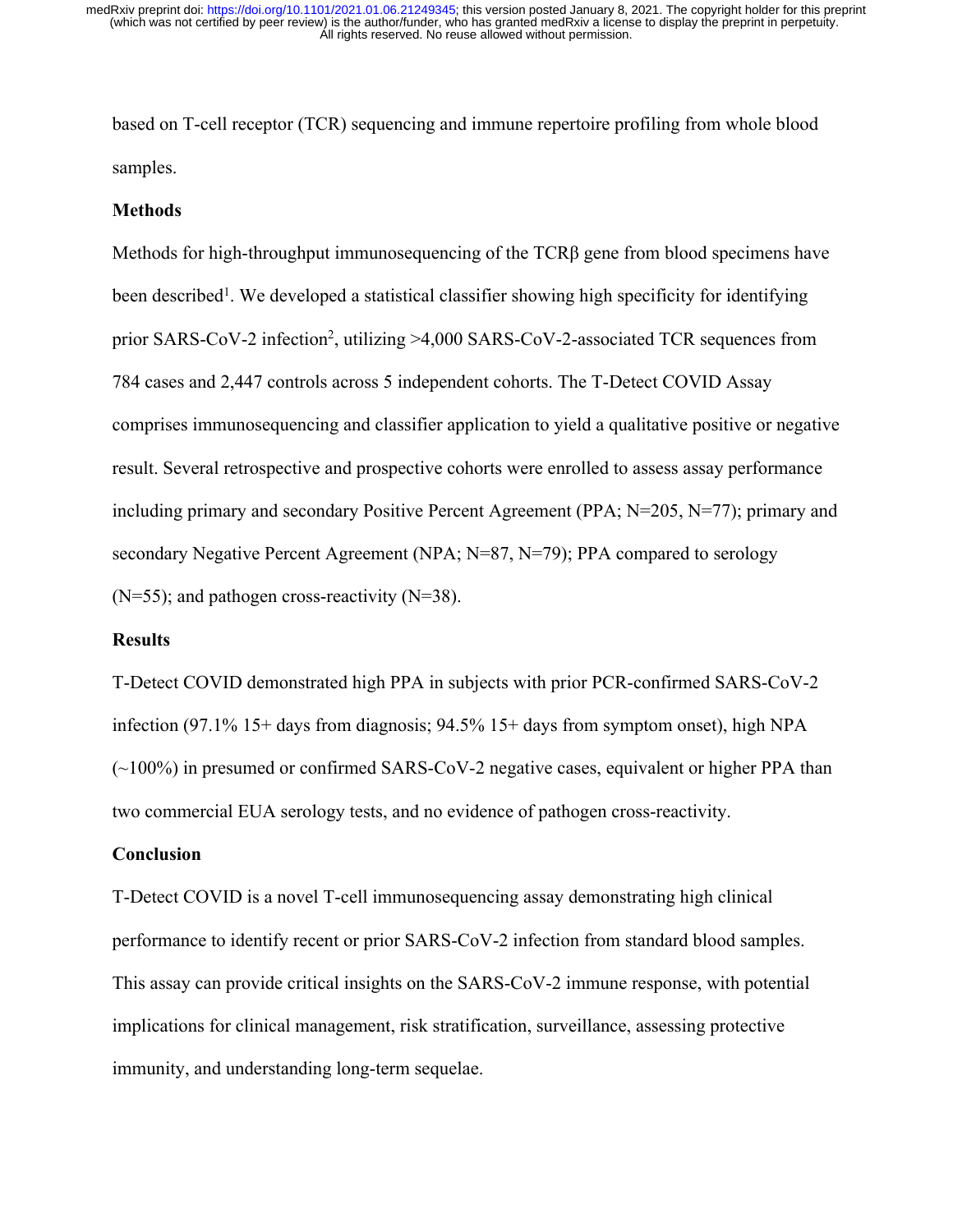# **INTRODUCTION**

The emergence and rapid spread of SARS-CoV-2, the virus that causes coronavirus disease (COVID-19), has resulted in a global pandemic of over 75 million cases and 1.7 million deaths worldwide in 2020<sup>3</sup>. Despite rapidly accumulating data and recent approvals of vaccines, key gaps remain in our understanding of the immune response to SARS-CoV-2, including the nature and durability of the correlates of protection, the relationship between immune response and individual disease susceptibility and severity, and the possibility that some immune phenotypes may be more advantageous or efficient at preventing infection or severe disease<sup>4-6</sup>.

Such knowledge gaps translate into critical areas of unmet need in the diagnosis and management of COVID-19 and epidemiologic monitoring of the pandemic. Currently, serologic (antibody) testing of IgM, IgG, and/or IgA isotypes is the primary modality for evaluating prior SARS-CoV-2 infection or exposure, disease prevalence and incidence, and immune protection<sup>7–</sup> <sup>9</sup>. While antibody testing has been shown to capture a larger percentage of exposures than PCR testing<sup>10</sup>, its performance has a number of limitations, including low or absent antibody titers in individuals with asymptomatic or mild infection $11,12$ , declines in antibody levels over time<sup>13,14</sup>, and false-positive results from cross-reactivity to other viruses, infections, or unrelated autoimmune conditions<sup>15–17</sup>. There is also wide variability in performance across the numerous SARS-CoV-2 serologic tests currently available<sup>18</sup>. In addition, it remains unclear whether the results of antibody testing correlate with long-term protective immunity or prevention of transmission<sup>9</sup>. Finally, serologic testing may not reflect the true extent of individual pre-existing immunity, as SARS-CoV-2-reactive T-cells have been identified in 20-50% of individuals with no known exposure<sup>19–21</sup>. These issues have severely limited the utility of serologic testing to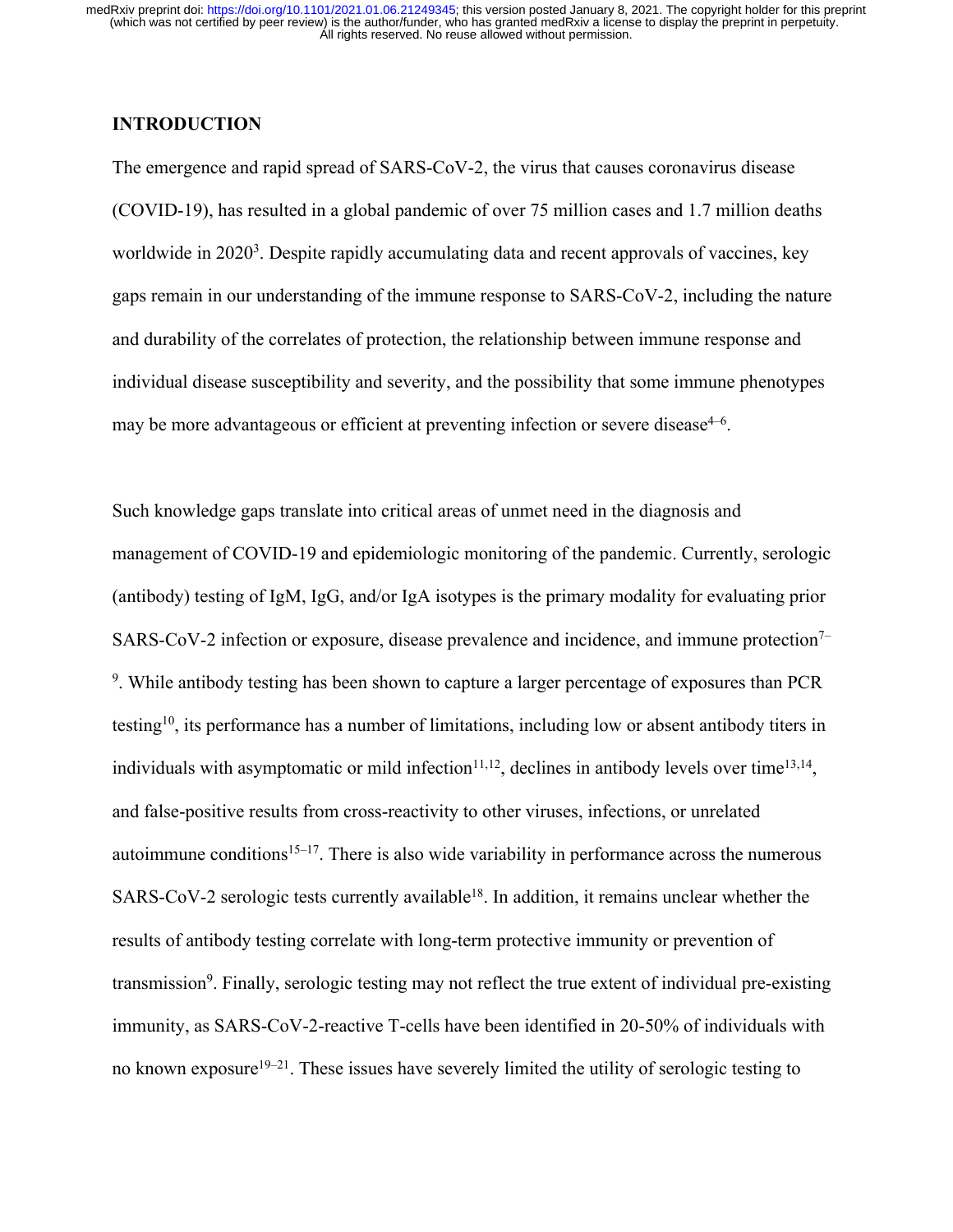inform individual risk or guidance of public behavior, including physical distancing, mask wearing or resumption of activities $22$ .

Recent reports showing declining levels of anti-SARS-CoV-2 IgG and neutralizing antibodies only a few months after infection, particularly in asymptomatic individuals, have fueled concerns that achieving long-term immunity to SARS-CoV-2, whether by natural infection or by vaccination, will be challenging<sup>11,13,14</sup>. This is supported by accumulating data regarding SARS-CoV-2 reinfections in as few as 2 months following initial infection<sup>23,24</sup>. The observation that pan-Ig antibody titers appear stable up to 4 months following diagnosis suggests that long-term immunity to SARS-CoV-2 involves complex and multifactorial mechanisms, including the action of long-lived plasma cells and coordination between the humoral and cellular immune responses<sup>7,10</sup>. It is not known what proportion of exposed individuals will exhibit a memory antibody response, although early data suggest that  $\sim$ 10% of individuals recover from SARS-CoV-2 infection yet have no detectable antibodies<sup>25,26</sup>.

In addition to the humoral response, cellular responses play a central role in SARS-CoV-2  $\text{immunity}^{10,27}$ . Indeed, the majority of patients diagnosed with COVID-19, including convalescent patients across a wide spectrum of disease severity, generate CD8+ and CD4+ Tcell responses19,28, which have been associated with milder disease and protection from infection<sup>29,30</sup>. T cells also play a critical role in activating the humoral response and can precede antibodies to serve as the first sign of the immune response to SARS-CoV-2 infection, particularly in asymptomatic or mild illness<sup>20,31</sup>. SARS-CoV-2–specific T cells are persistent, remaining elevated at least 6 months post-infection, in some cases in the absence of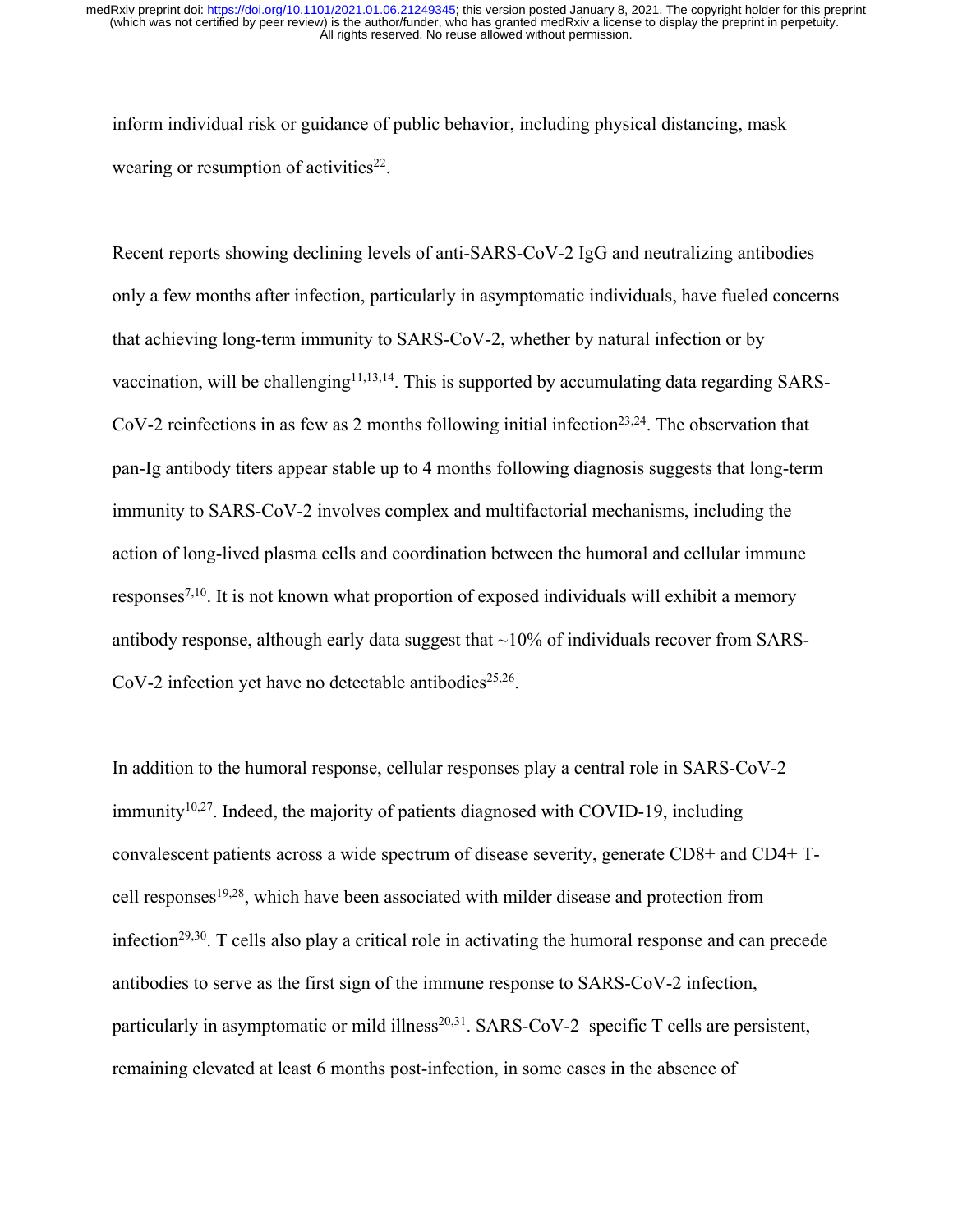seroconversion<sup>2,32–34</sup>. Finally, aberrant  $T$ - or B-cell responses have been implicated in the immune dysregulation underlying severe COVID and inflammatory sequelae including multisystem inflammatory syndrome in children (MIS-C) and in adults (MIS-A) $^{35,36}$ , myocardial involvement<sup>37,38</sup>, and post-acute syndromes such as "long COVID<sup>39</sup>." Exploration of the precise contributions and timing of both humoral and cellular responses is needed to fully understand the biological basis for long-term immunity to SARS-CoV-2 infection and its associated complications. This has become particularly salient with the advent of mass vaccination strategies for COVID-19, where identifying the correlates of vaccine-mediated immunity is central to assessing the durability of protection, whether pre-existing immunity influences the vaccine response<sup>40</sup>, and whether recently-reported viral escape mutants with enhanced infectivity41 can evade vaccine-induced immunity.

A number of features inherent to the biology of the T-cell immune response make it a desirable target for identifying and tracking disease exposure. The cellular immune response is: 1) sensitive to very small amounts of antigen; 2) specific, binding only to specific antigens; 3) naturally amplified through clonal expansion; 4) systemic, as T-cell clones circulate in the blood; and 5) persistent, as it is maintained in long-term memory. Here we describe the implementation and extensive clinical validation of T-Detect™ COVID, a novel high-throughput assay to determine recent or prior SARS-CoV-2 infection based on T-cell receptor gene sequencing and subsequent repertoire profiling from whole blood samples, following US Food and Drug Administration guidance "*Policy for Coronavirus Disease-2019 Tests During the Public Health Emergency (Revised) May2020."* We demonstrate high positive and negative percent agreement of this assay to identify or exclude prior SARS-CoV-2 infection in PCR-confirmed SARS-CoV-2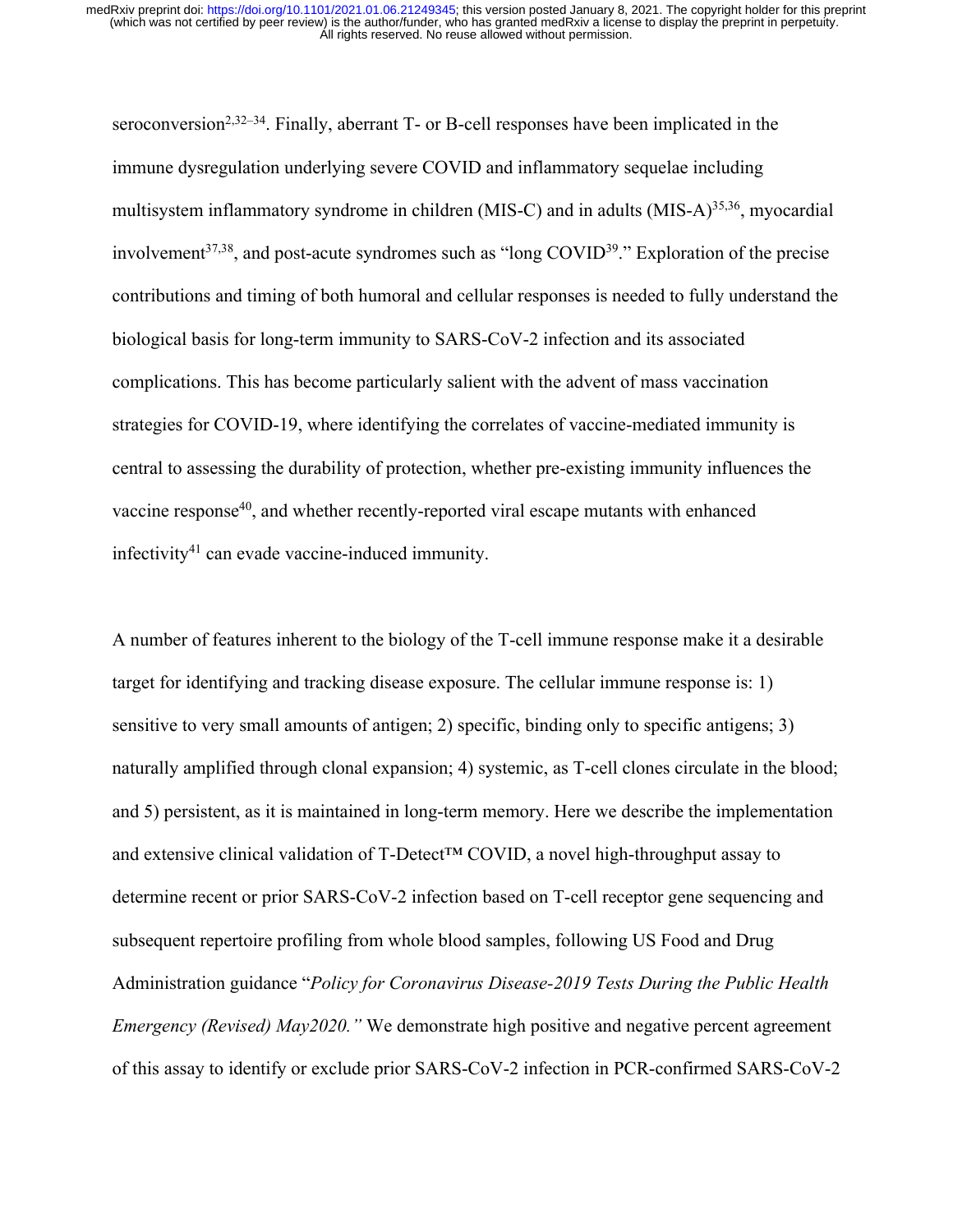cases across several cohorts and longitudinal timepoints. We also show that the assay has equivalent or better performance than commercially-available EUA antibody tests at all time points evaluated<sup>42</sup>, and lacks cross-reactivity to several viral and/or respiratory pathogens.

### **METHODS**

### **Ethics**

All samples were collected pursuant to an Institutional Review Board (IRB)-approved clinical study protocol. For residual samples collected under prospective study protocols, informed consent was obtained from participants. All other samples from cohorts described below were collected as clinical remnant samples. (See Supplement for detailed information).

# **Clinical Cohorts**

Clinical specimens were collected via distinct study arms: 1) a retrospective arm with SARS-CoV-2 positive and negative residual samples from prior research studies and remnant clinical samples; and 2) a prospective arm to collect samples from participants with symptoms compatible with COVID-19 and testing either positive or negative by SARS-CoV-2 RT-PCR. These two study arms provided samples to demonstrate the clinical agreement of the T-Detect<sup>™</sup> COVID Assay to determine the PPA and NPA. Study populations are described below and in the Supplement.

# *PPA Study Cohorts*

The primary PPA study evaluated residual blood samples (N=222) from subjects diagnosed with SARS-CoV-2 infection based on the EUA Abbott RealTime SARS-CoV-2 RT-PCR test from a single US reference lab (New York) (Table 1).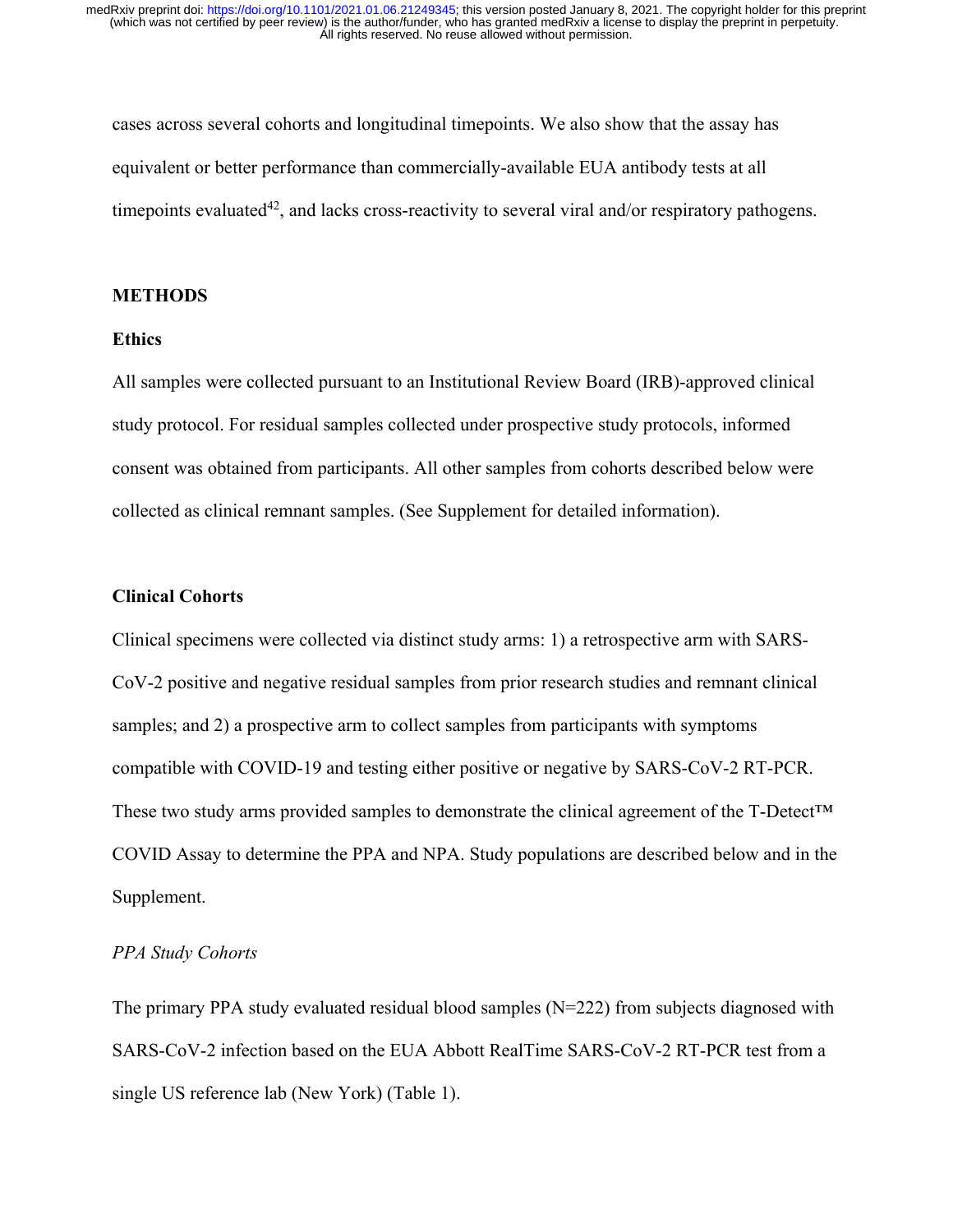Secondary PPA assessments were performed using both retrospectively and prospectively collected samples from multiple cohorts (N=77; ImmuneRACE and ImmuneSense™ COVID-19 cohorts, Supplement) and identified as positive based on a variety of EUA testing methods performed by a number of different labs. Given the potential for variability in RT-PCR performance given the use of numerous tests by multiple labs, samples were categorized by days since symptom onset (Table 1).

# *NPA Study Cohorts*

The primary NPA included 124 retrospective frozen clinical remnant blood samples collected prior to December 2019 (Table 2) and thus presumed negative for SARS-CoV-2 infection. These samples were collected over two years, during all months (including cold/flu season), and from diverse geographical areas in the United States (Table 2).

The secondary NPA study included blood samples from subjects enrolled prospectively (ImmuneSense COVID-19) from Oct-Nov 2020 who presented with SARS-CoV-2 symptoms but tested negative for SARS-CoV-2 using RT-PCR EUA, BioFire RP V2.1, and EUA antibody tests (Table 2).

# **Clinical Specimens**

From all sources, whole blood samples were collected in EDTA tubes, frozen, and shipped to Adaptive for immunosequencing. Paired serum samples were tested using two different EUA antibody assays: 1) Elecsys® Anti-SARS-CoV-2; Roche (all isotypes); and 2) SARS-CoV-2 Antibody, IgG; LabCorp. Detailed serology assay information is in the Supplement.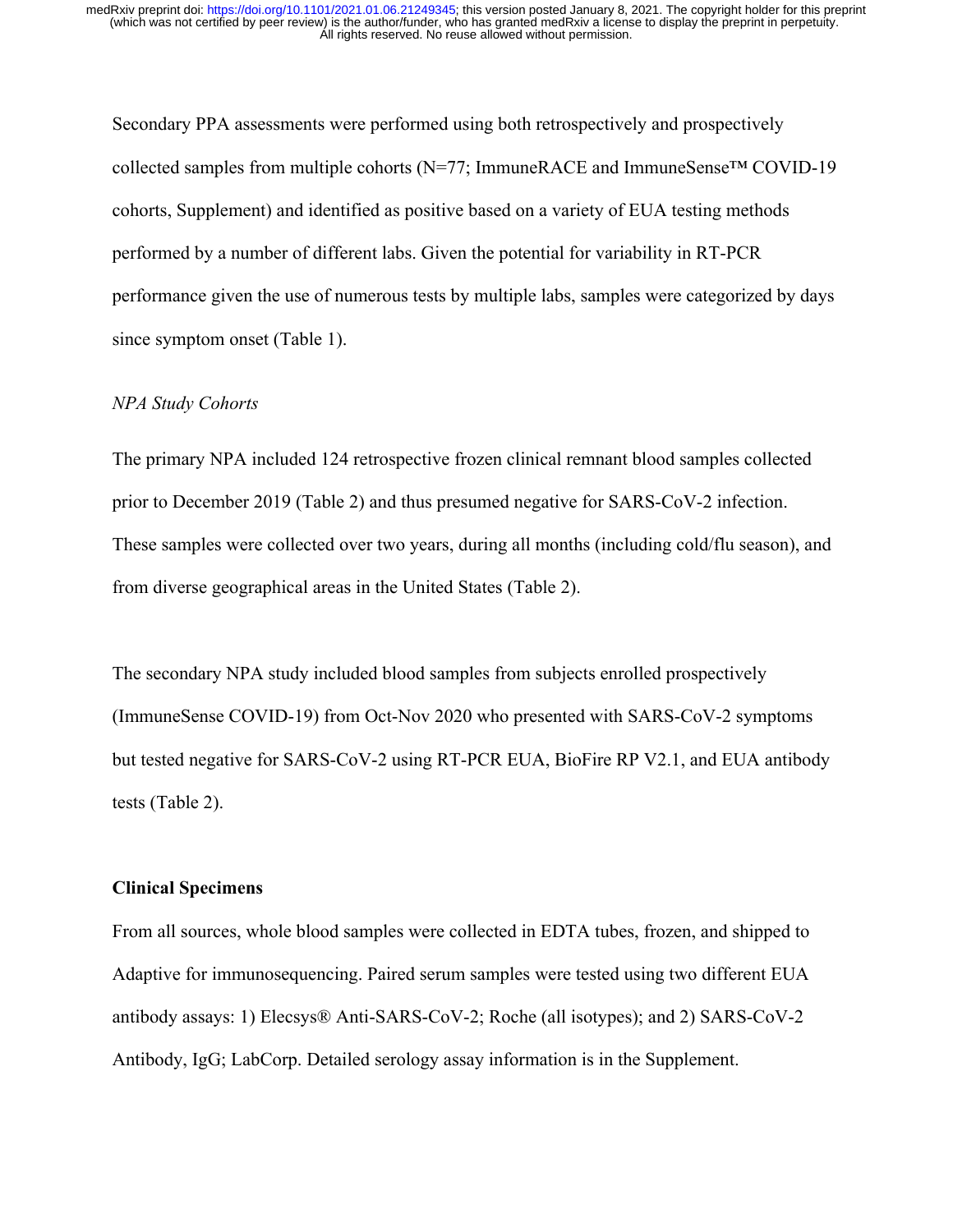# **Classifier Development and Training**

We have previously described the development of a SARS-CoV-2 classifier based on  $TCR\beta$ DNA sequences from blood samples<sup>2</sup>. Briefly, one-tailed Fisher's exact tests were performed on all unique TCR sequences comparing their presence in SARS-CoV-2 PCR-positive samples ( $n=784$ ) with negative controls ( $n=2,447$ ) to generate a list of SARS-CoV-2-associated sequences which are exclusive to, or greatly enriched, in PCR-positive samples. These sequences were used to create a classifier by logistic regression with two dependent variables, the number of unique TCRβ DNA sequences encoding a SARS-CoV-2-associated sequence and the total number of unique  $TCR\beta$  DNA sequences in the sample. The diagnostic model threshold is set to demonstrate 99.8% specificity against a set of 1,657 held out negative controls not used in training<sup>2</sup>.

## **T-Detect COVID Assay**

### *Process Overview*

The T-Detect COVID Assay consists of 1) a core assay designed to sequence and quantify rearranged  $TCR\beta$  sequences from gDNA extracted from peripheral blood and 2) diagnostic software, which applies a COVID-specific algorithm to the TCRβ sequence repertoire data to determine a result. The system consists of reagents, instrumentation, software and instructions needed to perform the process steps as summarized in Figure 1.

### *Sample Collection and Processing*

Peripheral whole blood is collected in a 10mL EDTA vacutainer tube and shipped overnight at ambient temperature to the Adaptive clinical laboratory. Upon receipt it is accessioned and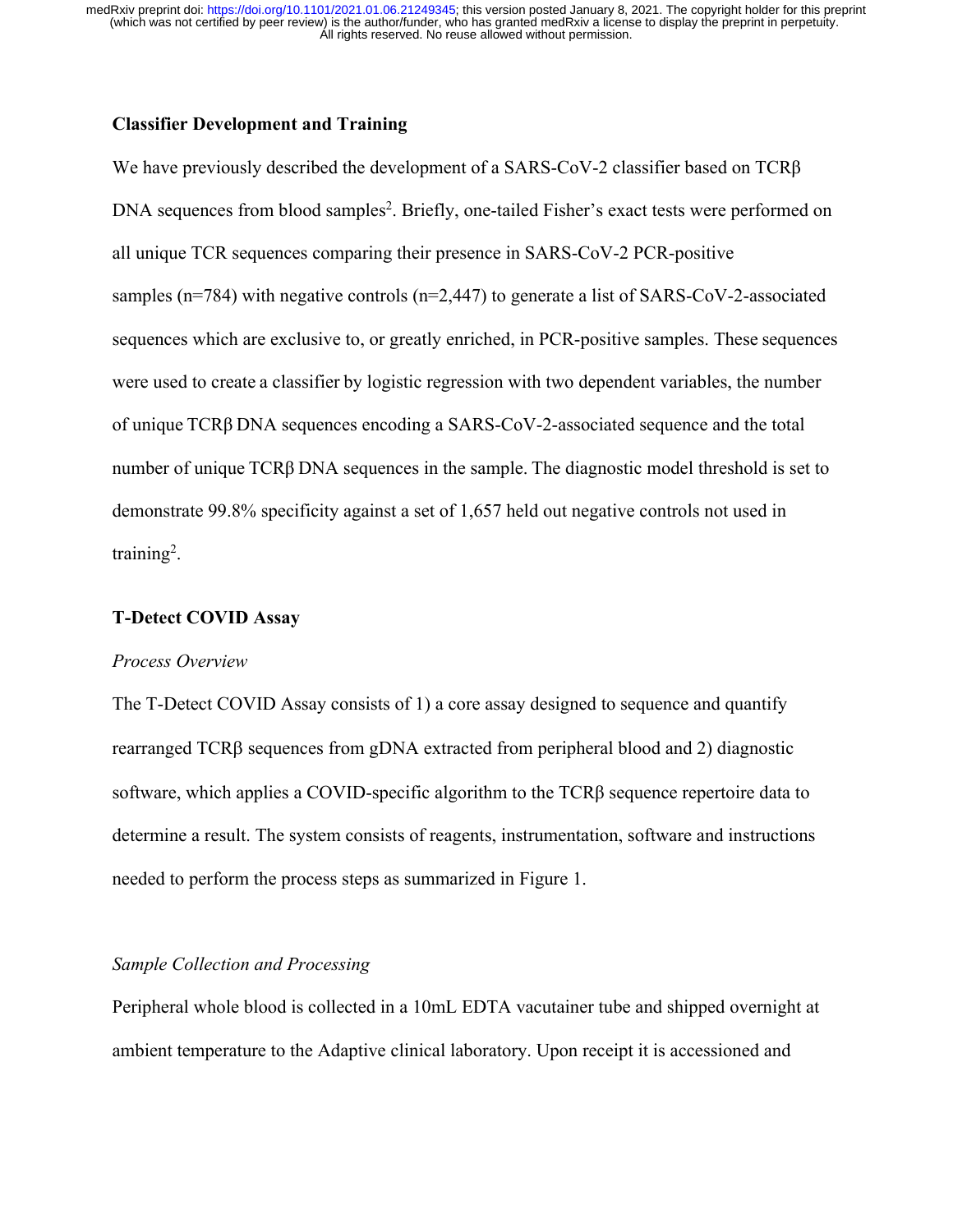stored refrigerated at 4C until processed that same day via automated gDNA extraction or stored frozen at –80C if extraction is at a later date.

# *Sample and Library Preparation, Sequencing, and Pipeline Analysis*

Detailed methods for sample preparation, immunosequencing, and pipeline analysis have been described previously<sup>1,2</sup>. Briefly, a target gDNA sample input of 18 $\mu$ gs is isolated from 2mL of fresh or frozen peripheral whole blood (6mL is requested). This target gDNA input ensures that samples achieve a minimum unique productive rearrangements (UPR) input QC specification. A multiplex PCR strategy with synthetic  $TCR\beta$  molecules added to each reaction is used to amplify rearranged  $TCR\beta$  sequences from gDNA. PCR libraries are loaded together on a single sequencing run and sequencing performed using the Illumina NextSeq 500/550 System. Sequence data are extracted and reads are attributed to data derived from biological vs. synthetic templates to derive template estimates for each identified receptor sequence as well as input cell counts.

## *T-Detect COVID algorithm*

The COVID-specific algorithm (classifier) which was developed as described above and locked prior to initiating any of the T-Detect COVID validation studies is applied to the core assay output. The classifier identifies and quantifies any SARS-CoV-2-associated TCRs from a predetermined list of several thousand SARS-CoV-2-associated TCRs and also quantifies non-SARS-CoV-2 TCR sequences. These factors are mathematically combined into a score representing the relative enrichment for SARS-CoV-2-associated TCR sequences. This score is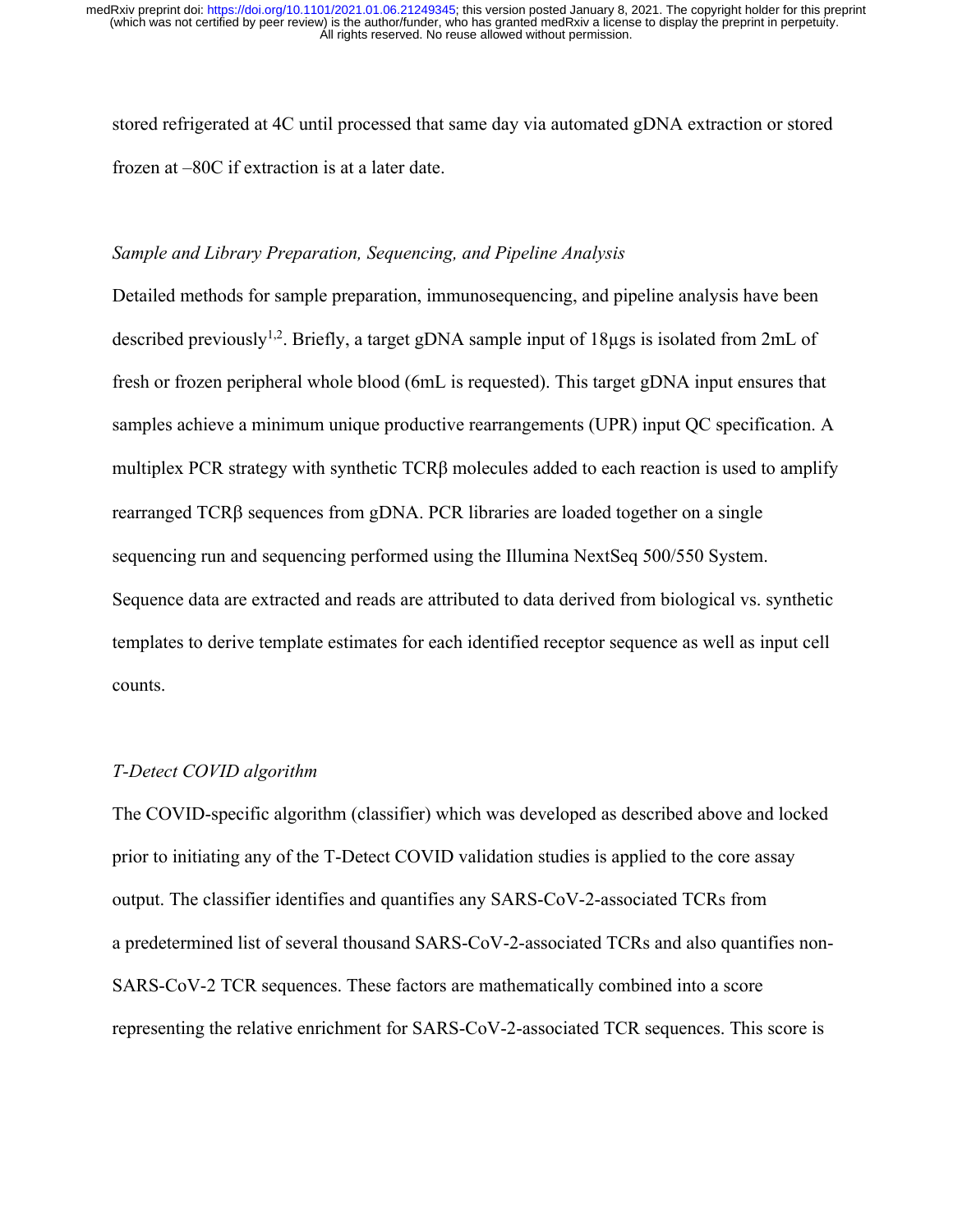compared to a pre-specified threshold derived during algorithm training to classify the patient sample as positive or negative for an immune response to SARS-CoV-2.

### **RESULTS**

# **Public enhanced sequences associated with SARS-CoV-2 infection distinguish cases from controls.**

Initial development of the COVID classifier utilized public enhanced SARS-CoV-2 sequences from two cohorts, Discovery Life Science (DLS, from New York, USA) and NIH/NIAID (from Italy), comprising a total of 483 cases, with 1,798 controls collected before the emergence of SARS-CoV-2 in 2020. A total of 1,828 enhanced SARS-CoV-2 sequences were identified from this first dataset which collectively distinguish cases from controls (Figure 2a). Notably, these enhanced sequences were also substantially enriched in 397 cases from three additional held-out cohorts: ISB (Institute of Systems Biology's Covid-19 Immune Response Study; Seattle, WA), H12O = (Hospital 12 de Octubre; Madrid, Spain), and BWNW = (Bloodworks Northwest; Seattle, WA) but not seen at the same elevated rates in 1,702 additional held-out controls (Figure 2b).

As additional data enabled identification of more SARS-CoV-2 associated TCRs to improve performance of the classifier<sup>2</sup>, our final classifier was trained using 784 cases from all five cohorts referenced above (and in Supplemental Table 1), as well as 2,447 controls. We then set the diagnostic model threshold to 99.8% specificity on an independent set of 1,657 negative controls not used in training. The final classifier includes a total of 4,470 SARS-CoV-2 associated sequences. The classifier's performance appears robust to potential confounders such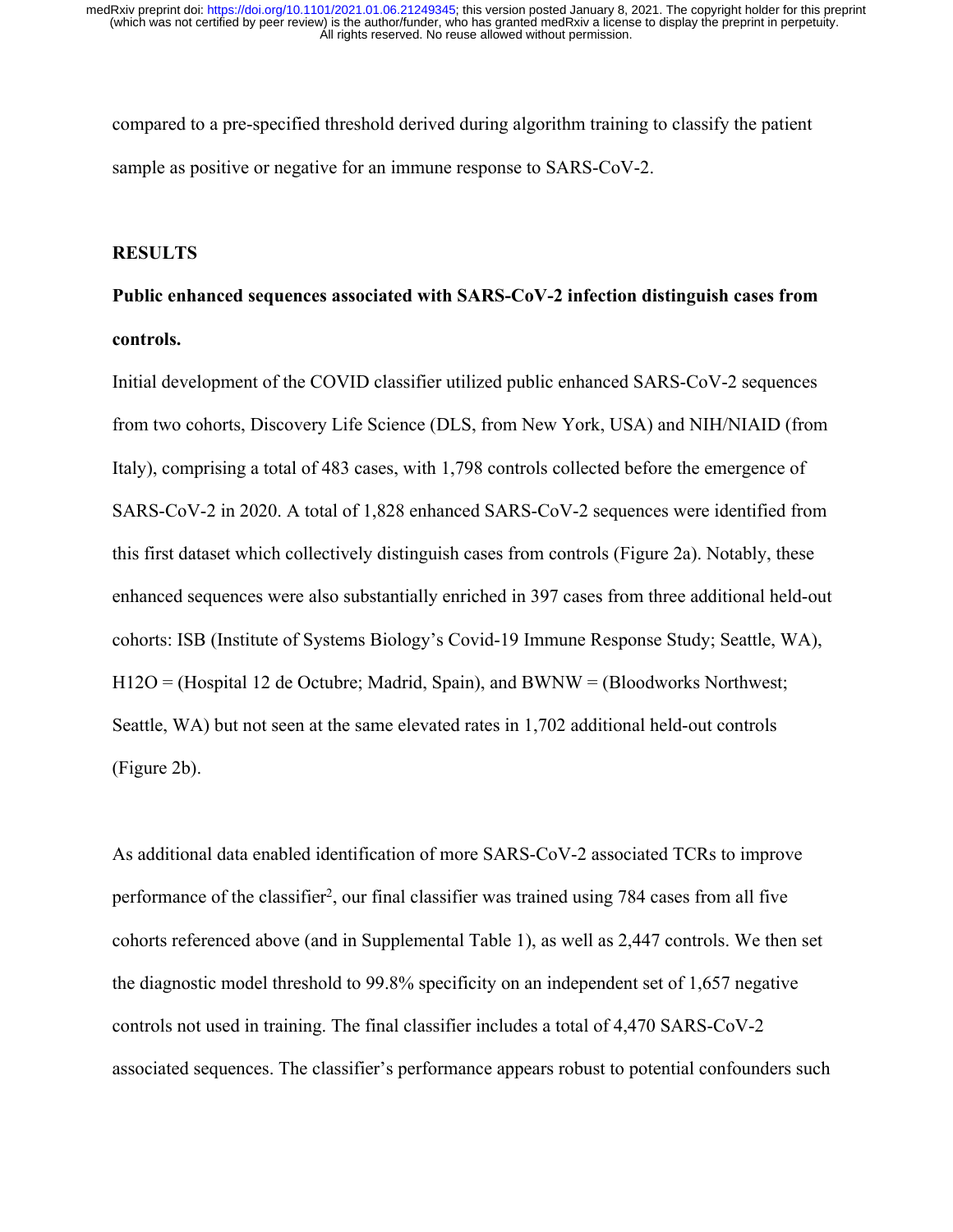as age and sex (Figure 3a,b), and its performance has been tested in several independent studies<sup>2,42</sup>, suggesting equal or better sensitivity to antibody serology testing.

### **High Positive Percent Agreement (PPA) with SARS-CoV-2 PCR**

Two separate positive percent agreement (PPA) studies were undertaken to evaluate T-Detect COVID Assay performance in subjects with confirmed positive SARS-CoV-2 PCR: a primary PPA analysis relative to days since diagnosis and a secondary PPA analysis relative to days from symptom onset. In the primary PPA study, 205/222 samples tested were from unique subjects and passed all QC and threshold requirements making them eligible for analysis. In the secondary PPA study, all 77 samples tested were from unique individuals, passed QC and threshold requirements, and were included for analysis. Samples were tested out to a maximum of 106 days from symptom onset. The PPA for various timepoints is displayed in Table 3. PPA for the T-Detect COVID Assay was highest (97.1%) in the timeframe of  $\geq$ 15 days since diagnosis as well as  $\geq$ 15 days since symptom onset (94.5%). (Table 3).

# **High Negative Percent Agreement (NPA) in presumed and/or confirmed SARS-CoV-2 negative samples**

Two separate negative percent agreement (NPA) studies were undertaken to evaluate T-Detect COVID Assay performance: a primary NPA analysis of retrospectively sourced whole blood samples from pre-pandemic timepoints (July 2017- Nov 2019) and thus presumed SARS-CoV-2 negative, and a secondary NPA analysis of prospectively collected samples from symptomatic but SARS-CoV-2 test negative subjects. In the primary NPA study, 87 of 124 samples were from unique individuals, passed all standard QC and assay threshold requirements, and were used for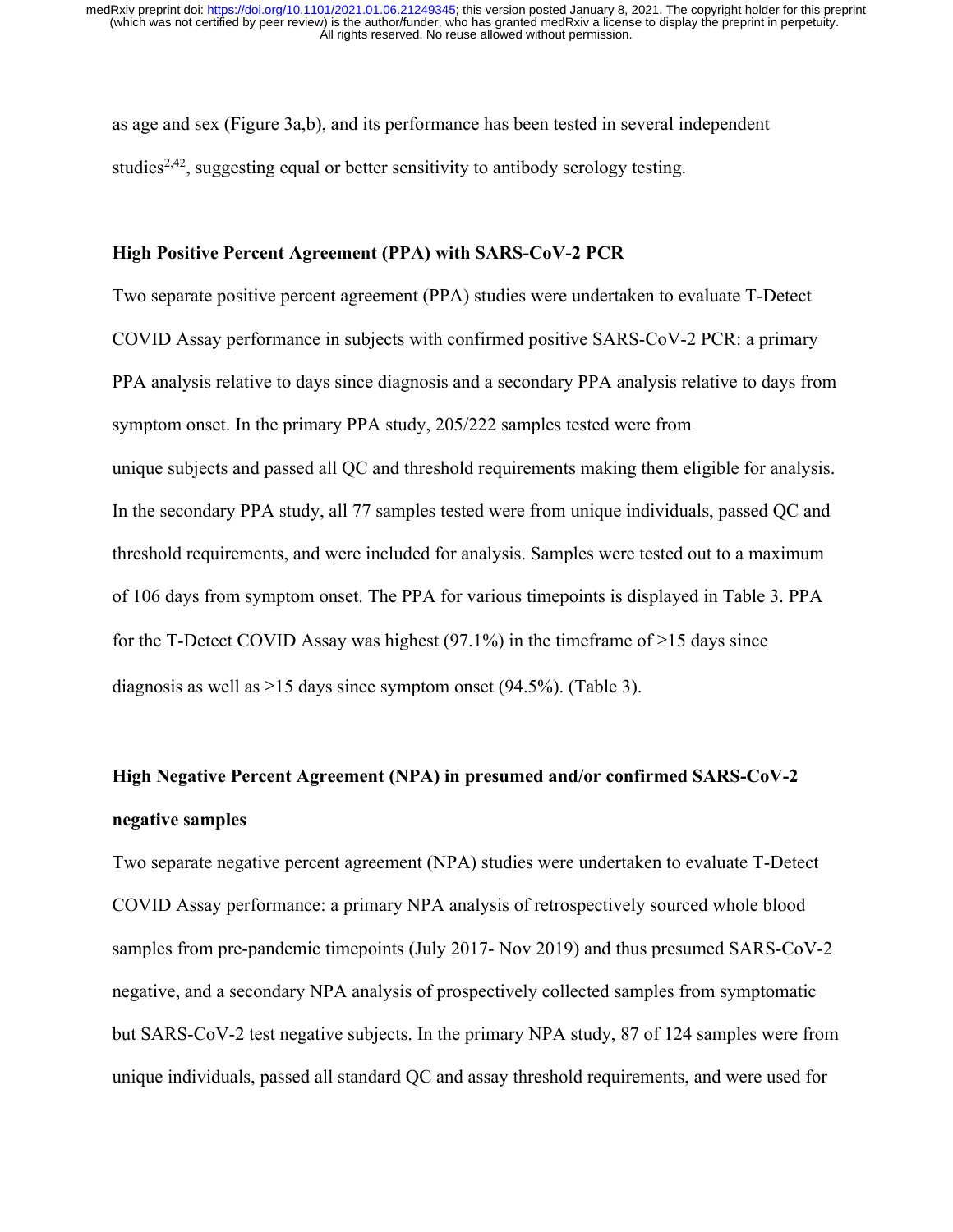analysis, yielding an NPA of 100% (Table 4). The majority of failure samples were due to failure to meet assay QC metrics or assay specific thresholds. Due to the retrospective sourcing of these samples, the collection conditions and biological/disease context of these samples was variable.

The secondary NPA study assessed T-Detect COVID Assay performance prospectively in subjects presenting with compatible symptoms but testing negative for SARS-CoV-2 using RT-PCR (BioFire RP2.1 EUA) and EUA antibody tests. Of 79 subjects meeting these criteria, no samples failed QC or performance thresholds and all were included for analysis, yielding an NPA of 98.7% (Table 4).

### **Equivalent or Greater PPA Than EUA Antibody Tests in Confirmed SARS-CoV-2 Cases**

Additional analyses compared the PPA of T-Detect COVID Assay relative to results from serology-based antibody testing in paired SARS-CoV-2 positive samples from 77 unique subjects (EUA RT-PCR), and demonstrated PPA as high or higher than serology, particularly in early phases of infection (Table 5).

### **Lack of cross-reactivity with other viruses/pathogens**

The biology of the T-cell mediated response to infection inherently requires specificity between the TCRs in SARS-CoV-2 positive patient samples and the cognate antigens unique to SARS-CoV-2. The classifier development for this assay leveraged this biologic mechanism. The clinical call threshold was established by utilizing 1,657 controls/known negative samples collected in the U.S. prior to December 2019, from populations with a high prevalence of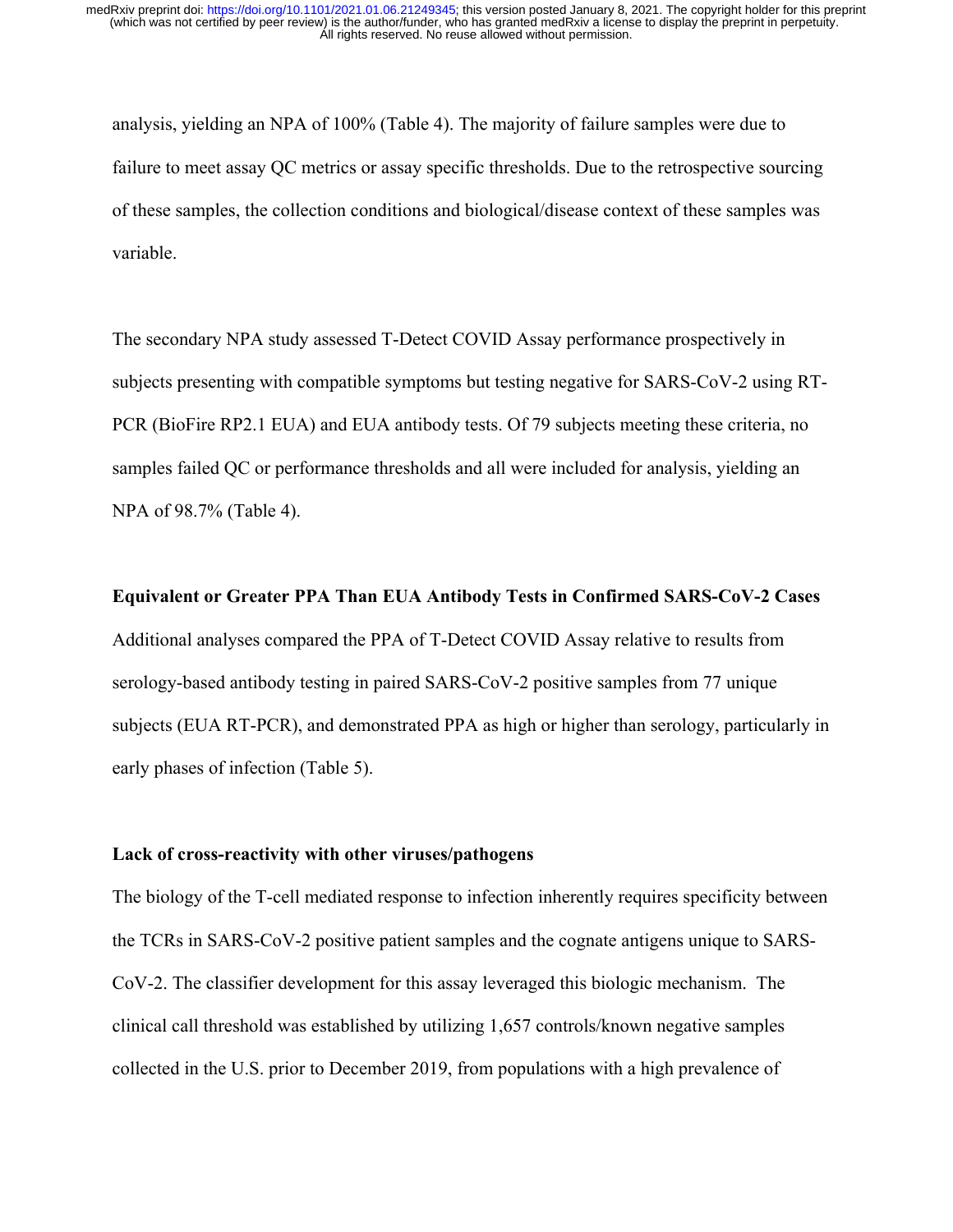vaccination against, or infection with, potentially cross-reactive viruses. This approach yielded a clinical call threshold with an expected specificity of 99.8%.

Specificity was verified in a set of blood and PBMC samples collected from individuals infected with Influenza A/B, *Haemophilus influenzae b*, HIV, HBV and/or HCV to assess potential crossreactivity. No samples tested positive using the T-Detect COVID Assay (Table 6).

# **DISCUSSION**

The COVID-19 pandemic has accelerated the development of myriad diagnostic testing strategies and platforms. Despite the critical roles of both humoral and cellular immune responses in SARS-CoV-2 infection and recovery, serologic testing is the predominant means of assessing previous infection, population-level prevalence and incidence, and potential immunity. Serology tests offer advantages of relatively low cost, fast turnaround time, and scalability; at the time of this publication, over 100 SARS-CoV-2 serologic tests are available for clinical use including over 60 with EUA status<sup>43</sup>. However, the limitations of serologic testing, including high variability in test performance across platforms and antibody isotypes tested<sup>18</sup>, waning or loss of antibody signal over time<sup>11,13,14</sup>, and absence of detectable antibodies in up to 10% of individuals including those with immunocompromising conditions<sup>25,26</sup>, expose unmet clinical and public health needs for immunologic testing strategies for SARS-CoV-2 that are consistent, durable, and more informative.

Using TCR gene sequencing from whole blood samples, we describe a sequence-based assay to identify recent or prior SARS-CoV-2 infection which demonstrates high PPA (>97% beyond 15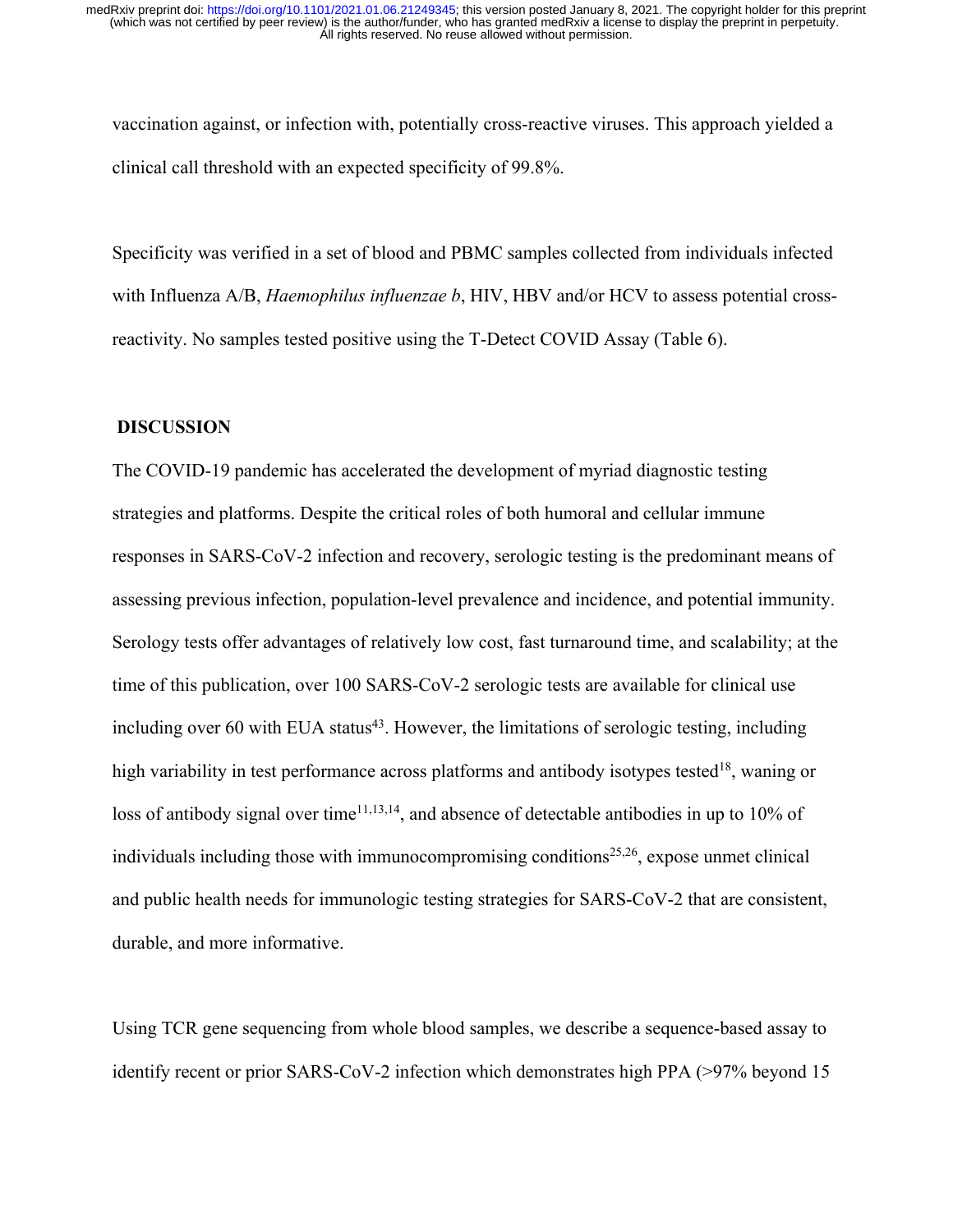days following diagnosis), high NPA in presumed or confirmed negative SARS-CoV-2 infection (~100%), equivalent or higher PPA compared to commercially available EUA serology tests, and lack of cross reactivity with a number of viral and/or respiratory tract pathogens. This performance was consistent across several retrospective and prospective cohorts and longitudinal sampling timeframes. Utilizing this approach in a real-world setting, we have shown previously that robust T-cell signals are persistent at least 6 months after primary SARS-CoV-2 infection<sup>42</sup>, consistent with other reports<sup>44</sup>. In the SARS-CoV-1 pandemic, detectable virus-specific T-cell responses were observed in recovered individuals up to 17 years later<sup>21</sup>. In direct real-world comparisons with serologic testing, we have observed up to a 20% lower sensitivity of commercially available antibody tests in identifying prior SARS-CoV-2 infection compared to T-Detect COVID, with greater reductions in serology performance occurring at later timepoints following infection<sup>42</sup>. Finally, we have reported a direct correlation between the magnitude of the measured SARS-CoV-2 T-cell response (in depth and breadth) and prior disease severity<sup>11,42</sup>.

These observations support the potential clinical utility of T-cell profiling in the COVID-19 pandemic as a means of risk stratification of disease progression and outcomes, detection of remote prior infection, informing public health and surveillance strategies, and clarifying the correlates of immune protection by providing a more comprehensive characterization of the immune response. We have previously applied our statistical classification framework based on immunosequencing data and T-cell repertoire profiling in determining CMV serostatus as a proof of principle<sup>1</sup>. The generation, validation, and application of different algorithms to immunosequencing data has the potential to yield clinical insights across multiple disease areas, particularly in infectious diseases and autoimmunity.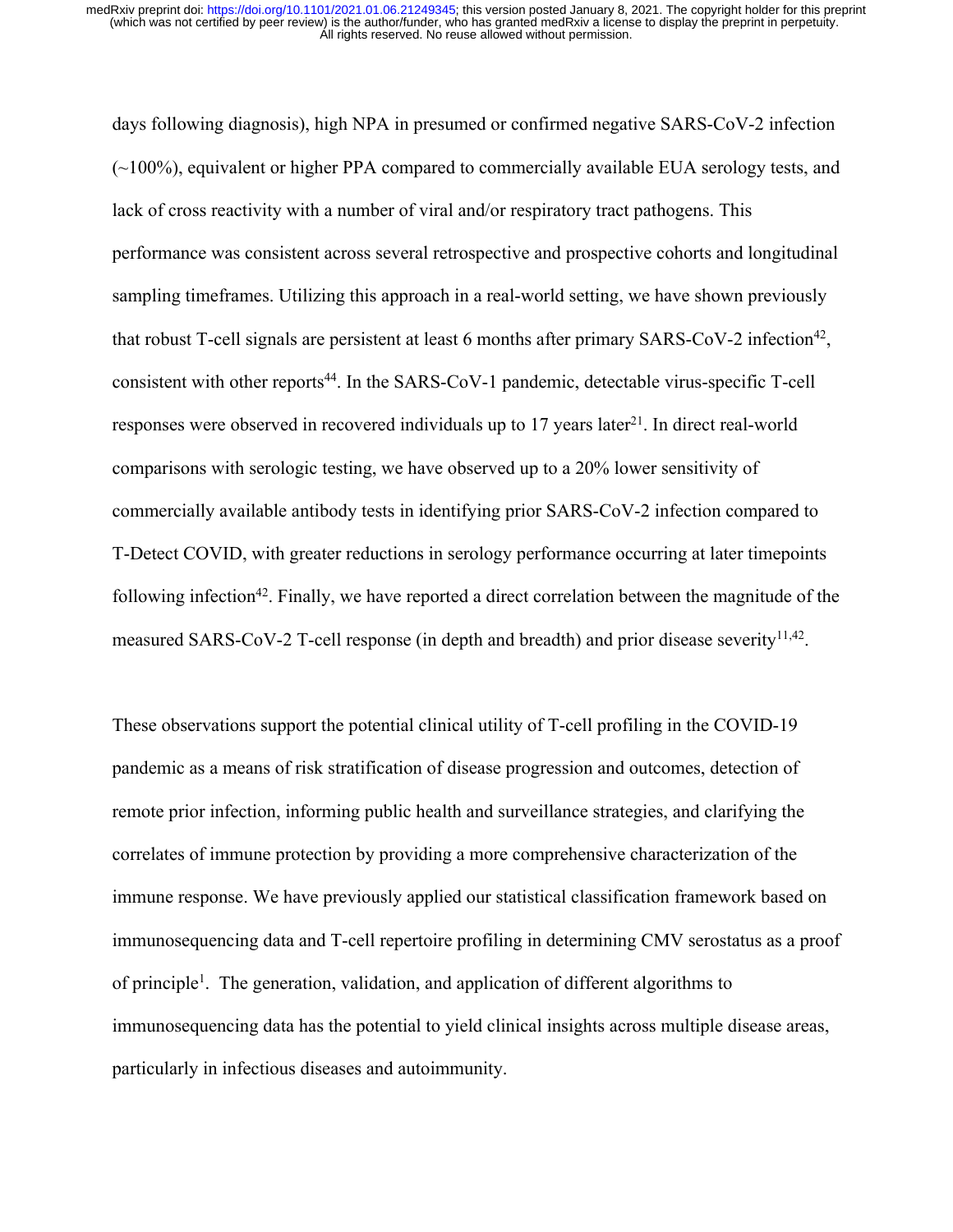Robust T-cell profiling can also inform vaccine development. Vaccines targeting SARS-CoV-2 are capable of inducing type 1 helper T-cell (Th1) responses, in addition to high levels of binding and neutralizing antibodies that decline over time<sup> $4,45-47$ </sup>. Indeed, Th1-skewed responses have been shown to drive protective humoral and T-cell responses in patients receiving vaccines directed against other viruses<sup>48</sup>. Thus, a combination of serological testing and high-throughput T-cell repertoire profiling could be beneficial for fully characterizing the nature of the immune response to SARS-CoV-2 vaccination, including assessment of the T-cell response and potential immune escape in recently-described viral variants that have evidence for increased infectivity and transmission<sup>41</sup>.

Finally, understanding the immune response to SARS-CoV-2 is critical for elucidating the etiology of immune dysregulation in severe COVID-19 and inflammatory sequelae. Recent data suggest that patients with severe COVID-19 may develop autoantibodies that target proteins involved in the humoral or cellular response, resulting in decreased levels of B cells or  $T$  cells<sup>49</sup>. Similarities to Kawasaki's disease have led some to propose that multisystem inflammatory syndrome in children (MIS-C) and in adults (MIS-A), rare complications of SARS-CoV-2 infection, may result from aberrant  $T$ - or B-cell responses to the virus<sup>35,36</sup>. A subset of patients with COVID-19 also present with cardiomyopathy, viral myocarditis or one of a spectrum of syndromic features associated with "long COVID," all of which have been linked to immune dysfunction<sup>39</sup>. Comprehensive, high-throughput methods of interrogating the cellular immune response in these conditions can provide important clinical insights.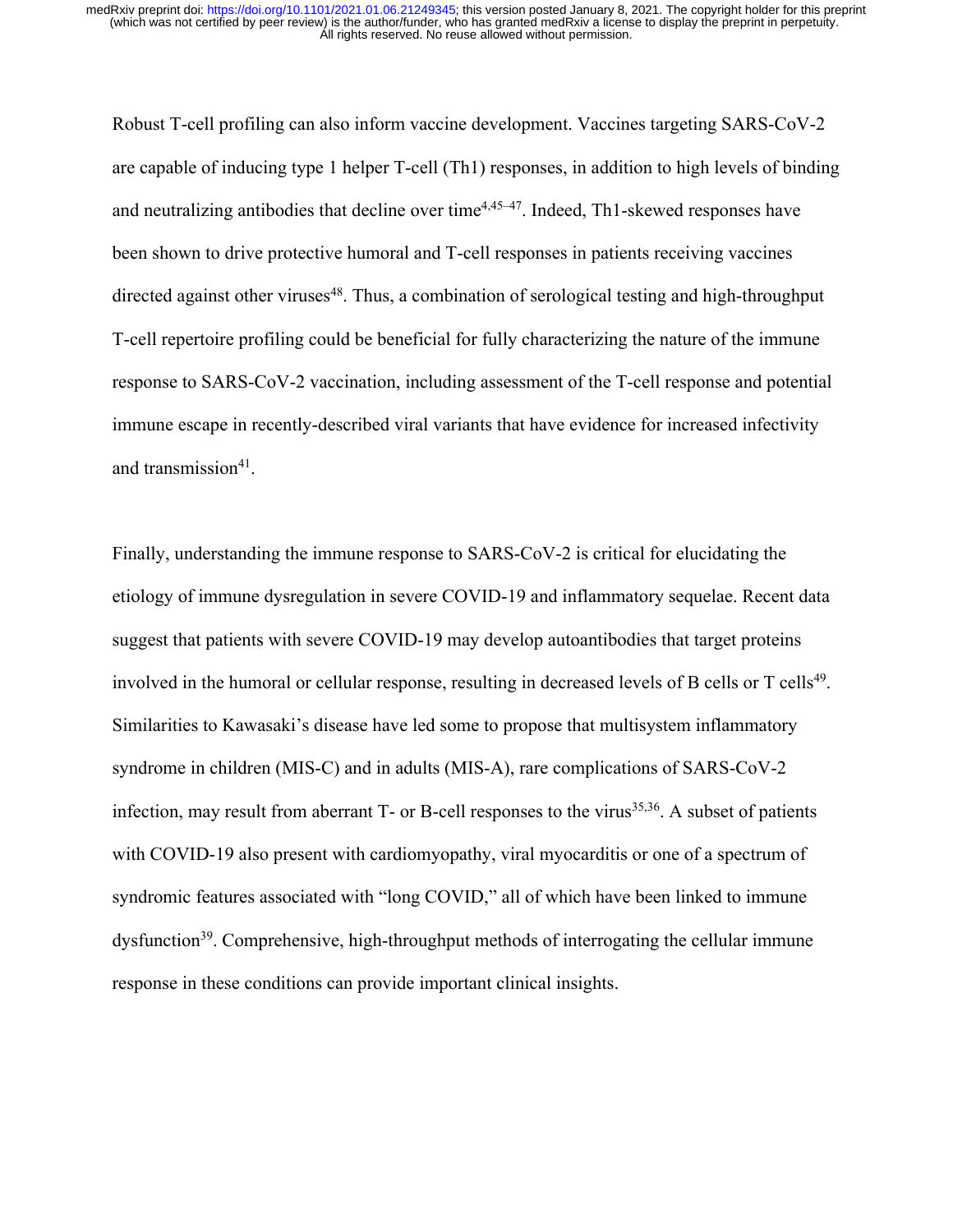We acknowledge several study limitations, including small samples sizes in some cohorts tested (<15 days post-symptom onset), very limited data from pediatric cohorts (<18yo), and the lack of availability of other seasonal human coronavirus (HCoV) samples for cross-reactivity testing. For the latter, we made extensive efforts to locate retrospective samples for subjects with common respiratory infections but were unsuccessful as blood is not commonly drawn in the clinical diagnosis or treatment of these respiratory viruses. Importantly, there is a high reported prevalence of antibodies against each of the four HCoVs, with greater than 98% of individuals displaying antibodies against 3 of the 4 common strains<sup>50</sup>. Therefore, a significant number of our controls would be expected to have immune responses against HCoVs, adding confidence to the specificity of our TCR signal.

Diagnostic, therapeutic, and vaccine development for COVID-19 have proceeded at unprecedented speed and scale. T-Detect COVID is the first TCR sequencing-based assay for interrogation of the cellular immune response in SARS-CoV-2, which demonstrates  $\geq 95\%$ positive agreement in identifying prior exposure/infection with ~100% negative agreement and equivalent or higher performance than commercial EUA serologic testing. As such, it can provide critical insights into disease pathogenesis, severity, recovery, and protection. Future studies will help establish the merits of this approach for immunology research, vaccine/drug development, and public health/surveillance strategies.

### **ACKNOWLEDGEMENTS**

We thank Kristin MacIntosh (Adaptive) and Melanie Styers (BluPrint Oncology Concepts) for editorial support.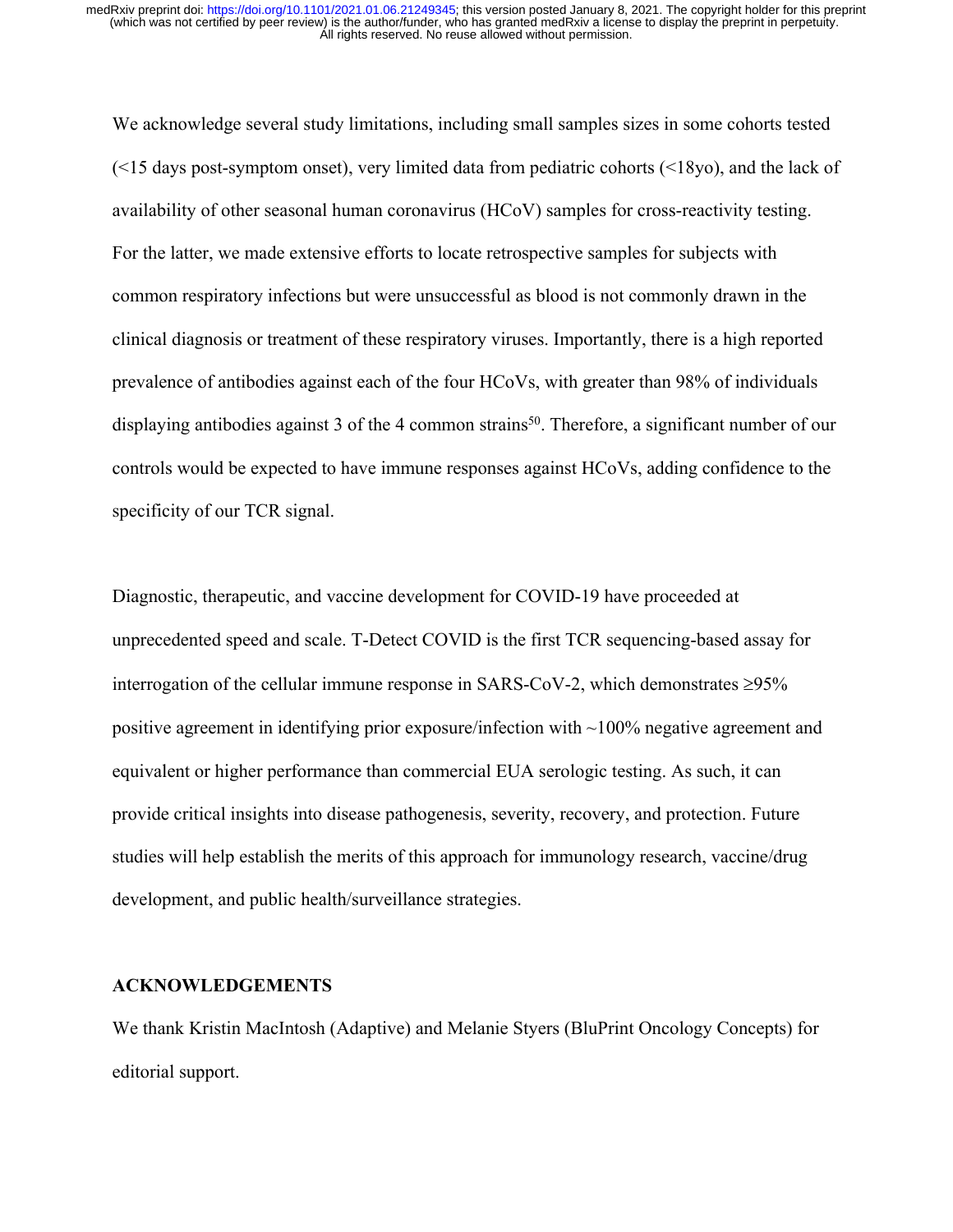# **REFERENCES**

- 1. Emerson, R. O. *et al.* Immunosequencing identifies signatures of cytomegalovirus exposure history and HLA-mediated effects on the T cell repertoire. *Nat. Genet.* **49**, 659– 665 (2017).
- 2. Snyder M, T. *et al.* Magnitude and dynamics of the T-cell response to SARS-CoV-2 infection at both individual and population levels. *medRxiv* 1–33 (2020) doi:10.1101/2020.07.31.20165647.
- 3. Johns Hopkins University of Medicine. Johns Hopkins University of Medicine Coronavirus Resource Center. https://coronavirus.jhu.edu/map.html.
- 4. Barret, J. R. *et al.* Phase 1/2 trial of SARS-CoV-2 vaccine ChAdOx1 nCoV-19 with a booster dose induces multifunctional antibody responses. *Nat. Med.* (2020) doi:10.1038/s41591-020-01179-4.
- 5. Huang, A. T. *et al.* A systematic review of antibody mediated immunity to coronaviruses: kinetics, correlates of protection, and association with severity. *Nat. Commun.* **11**, 1–16 (2020).
- 6. Ovsyannikova, I. G., Haralambieva, I. H., Crooke, S. N., Poland, G. A. & Kennedy, R. B. The role of host genetics in the immune response to SARS-CoV-2 and COVID-19 susceptibility and severity. *Immunol. Rev.* **296**, 205–219 (2020).
- 7. Alter, G. & Seder, R. The power of antibody-based surveillance. *N. Engl. J. Med.* **383**, 1780–1782 (2020).
- 8. Herroelen, P. H., Martens, G. A., De Smet, D., Swaerts, K. & Decavele, A. S. Humoral immune response to SARS-CoV-2. *Am. J. Clin. Pathol.* **154**, 610–619 (2020).
- 9. Jacofsky, D., Jacofsky, E. M. & Jacofsky, M. Understanding antibody testing for COVID-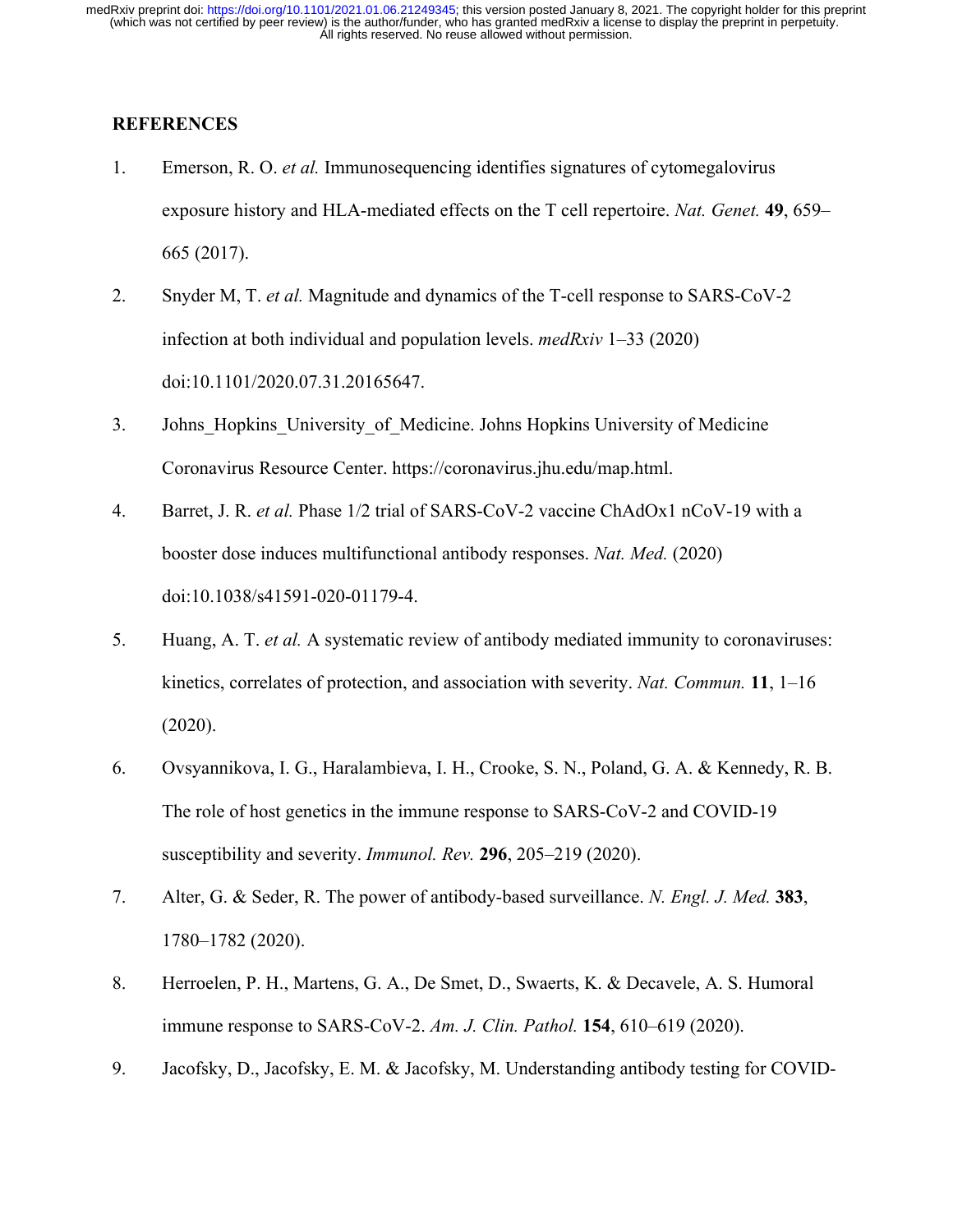19. *J. Arthroplasty* **35**, S74–S81 (2020).

- 10. Gudbjartsson, D. F. *et al.* Humoral immune response to SARS-CoV-2 in Iceland. *N. Engl. J. Med.* **383**, 1724–1734 (2020).
- 11. Long, Q. X. *et al.* Clinical and immunological assessment of asymptomatic SARS-CoV-2 infections. *Nat. Med.* **26**, 1200–1204 (2020).
- 12. Milani, G. P. *et al.* Serological follow-up of SARS-CoV-2 asymptomatic subjects. *Sci. Rep.* **10**, 1–7 (2020).
- 13. Ward, H. *et al.* Declining prevalence of antibody positivity to SARS-CoV-2: a community study of 365,000 adults. *medRxiv* (2020) doi:10.1101/2020.10.26.20219725v1.
- 14. Seow, J. *et al.* Longitudinal observation and decline of neutralizing antibody responses in the three months following SARS-CoV-2 infection in humans. *Nat. Microbiol.* **5**, 1598– 1607 (2020).
- 15. Deeks, J. J. *et al.* Antibody tests for identification of current and past infection with SARS-CoV-2. *Cochrane Database Syst. Rev.* **2020**, (2020).
- 16. Tzouvelekis, A., Karampitsakos, T., Krompa, A., Markozannes, E. & Bouros, D. False Positive COVID-19 Antibody Test in a Case of Granulomatosis With Polyangiitis. *Front. Med.* **7**, 1–4 (2020).
- 17. To, K. K. *et al.* False-positive SARS-CoV-2 serology in 3 children with Kawasaki disease. *Diagn. Microbiol. Infect. Dis.* **98**, 115141 (2020).
- 18. Whitman, J. D. *et al.* Evaluation of SARS-CoV-2 serology assays reveals a range of test performance. *Nat. Biotechnol.* **38**, 1174–1183 (2020).
- 19. Grifoni, A. *et al.* Targets of T Cell Responses to SARS-CoV-2 Coronavirus in Humans with COVID-19 Disease and Unexposed Individuals. *Cell* **181**, 1489-1501.e15 (2020).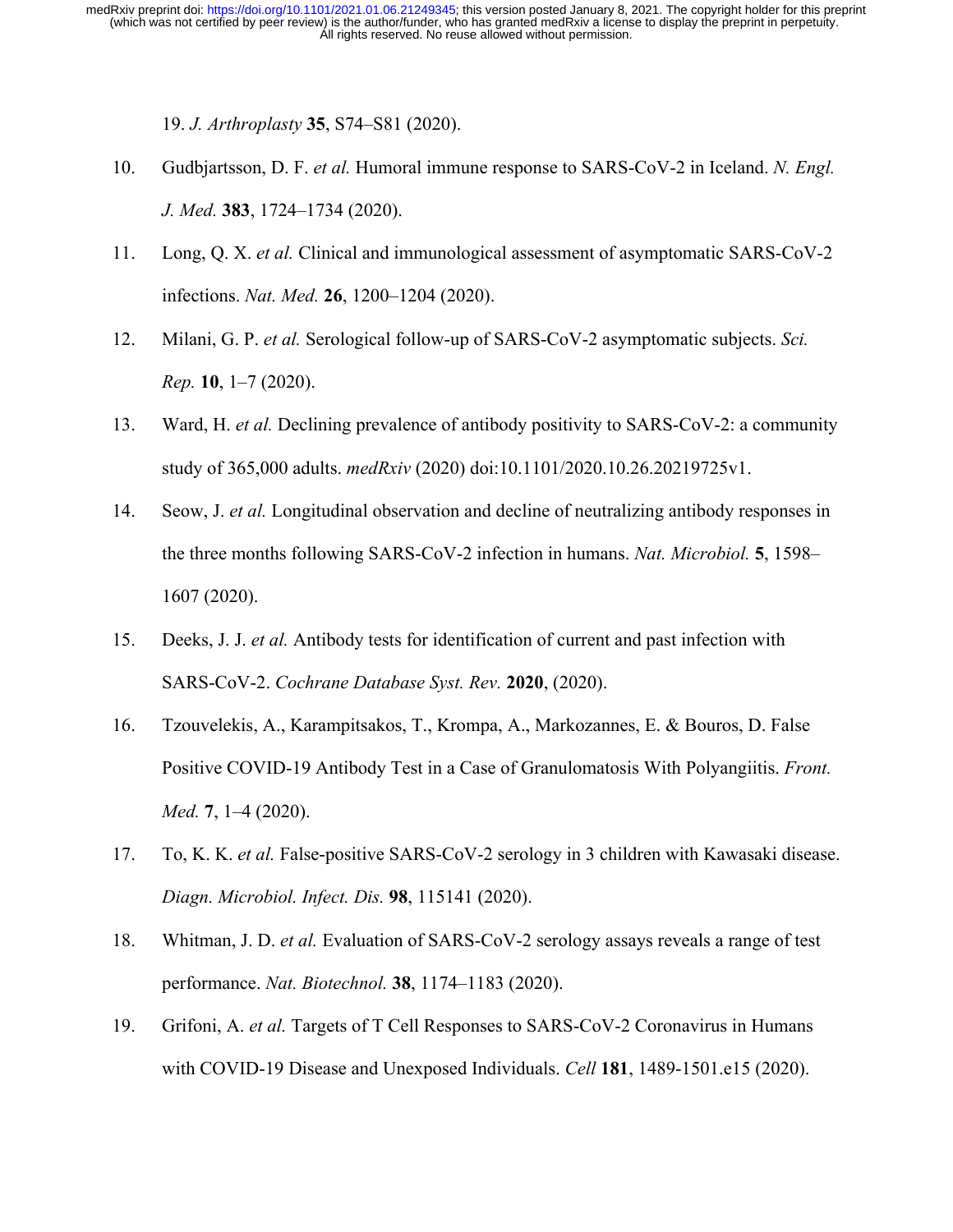- 20. Sekine, T. *et al.* Robust T cell immunity in convalescent individuals with asymptomatic or mild COVID-19. *Cell* **183**, 158–168 (2020).
- 21. Le Bert, N. *et al.* SARS-CoV-2-specific T cell immunity in cases of COVID-19 and SARS, and uninfected controls. *Nature* **584**, 457–462 (2020).
- 22. West, R., Kobokovich, A., Connell, N. & Gronvall, G. K. COVID-19 Antibody Tests: A Valuable Public Health Tool with Limited Relevance to Individuals. *Trends Microbiol.* **xx**, 1–10 (2020).
- 23. Tillett, R. L. *et al.* Genomic evidence for reinfection with SARS-CoV-2: a case study. *Lancet Infect. Dis.* **21**, 52–58 (2020).
- 24. Cohen, J. I. & Burbelo, P. D. Reinfection with SARS-CoV-2: Implications for Vaccines. *Clin. Infect. Dis.* (2020) doi:10.1093/cid/ciaa1866.
- 25. Staines, H. M. *et al.* IgG Seroconversion and Pathophysiology in Severe Acute Respiratory Syndrome Coronavirus 2 Infection. *Emerg. Infect. Dis.* **27**, 85–91 (2021).
- 26. Pollán, M. *et al.* Prevalence of SARS-CoV-2 in Spain (ENE-COVID): a nationwide, population-based seroepidemiological study. *Lancet* **396**, 535–544 (2020).
- 27. Del Valle, D. M. *et al.* An inflammatory cytokine signature predicts COVID-19 severity and survival. *Nat. Med.* **26**, 1636–1643 (2020).
- 28. Peng, Y. *et al.* Broad and strong memory CD4+and CD8+T cells induced by SARS-CoV-2 in UK convalescent COVID-19 patients. *Nat. Immunol.* **21**, 1336–1345 (2020).
- 29. Rydyznski Moderbacher, C. *et al.* Antigen-specific adaptive immunity to SARS-CoV-2 in acute COVID-19 and associations with age and disease severity. *Cell* **183**, 996-1012.e19 (2020).
- 30. Wyllie, D. *et al.* SAR-CoV-2 responsive T cell numbers are associated with protection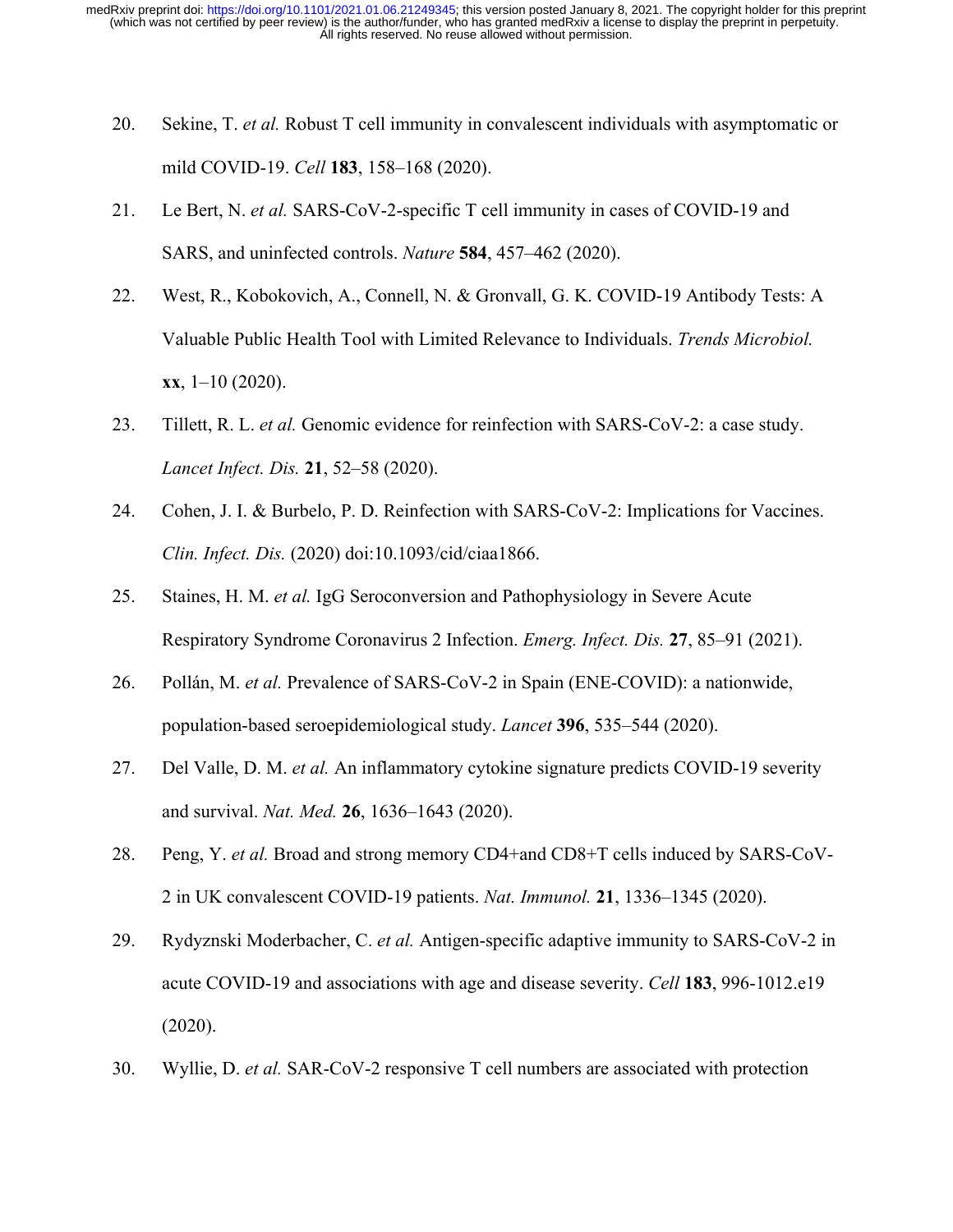from COVID-19:A prospective cohort study in keyworkerd. *medRxiv* (2020) doi:10.1101/2020.11.02.20222778.

- 31. Funk, C. D., Laferrière, C. & Ardakani, A. A snapshot of the global race for vaccines targeting SARS-CoV-2 and the COVID-19 pandemic. *Front. Pharmacol.* **11**, 1–17 (2020).
- 32. Schulien, I. *et al.* Characterization of pre-existing and induced SARS-CoV-2-specific CD8+ T cells. *Nat. Med.* (2020) doi:10.1038/s41591-020-01143-2.
- 33. Zuo, J. *et al.* Robust SARS-CoV-2-specific T-cell immunity is maintained at 6months following primary infection. *bioRvix* (2020) doi:10.1101/2020.11.01.362319.
- 34. Gallais, F. *et al.* Intrafamilial Exposure to SARS-CoV -2 Induces Cellular Immune Response without Seroconversion. *medRxiv* 1–15 (2020) doi:10.1101/2020.06.21.20132449.
- 35. Levin, M. Childhood multisystem inflammatory syndrome–A new challenge in the pandemic. *N. Engl. J. Med.* **383**, 393–395 (2020).
- 36. Weatherhead, J. E., Clark, E., Vogel, T. P., Atmar, R. L. & Kulkarni, P. A. Inflammatory syndromes associated with SARS-CoV-2 infection: dysregulation of the immune response across the age spectrum. *J. Clin. Invest.* **130**, 6194–6197 (2020).
- 37. Varga, Z. *et al.* Endothelial cell infection and endotheliitis in COVID-19. *Lancet* **395**, 1417–1418 (2020).
- 38. Siripanthong, B. *et al.* Recognizing COVID-19–related myocarditis: The possible pathophysiology and proposed guideline for diagnosis and management. *Hear. Rhythm* **17**, 1463–71 (2020).
- 39. Marshall, M. The lasting misery of coronavirus long-haulers. *Nature* **585**, 339–341 (2020).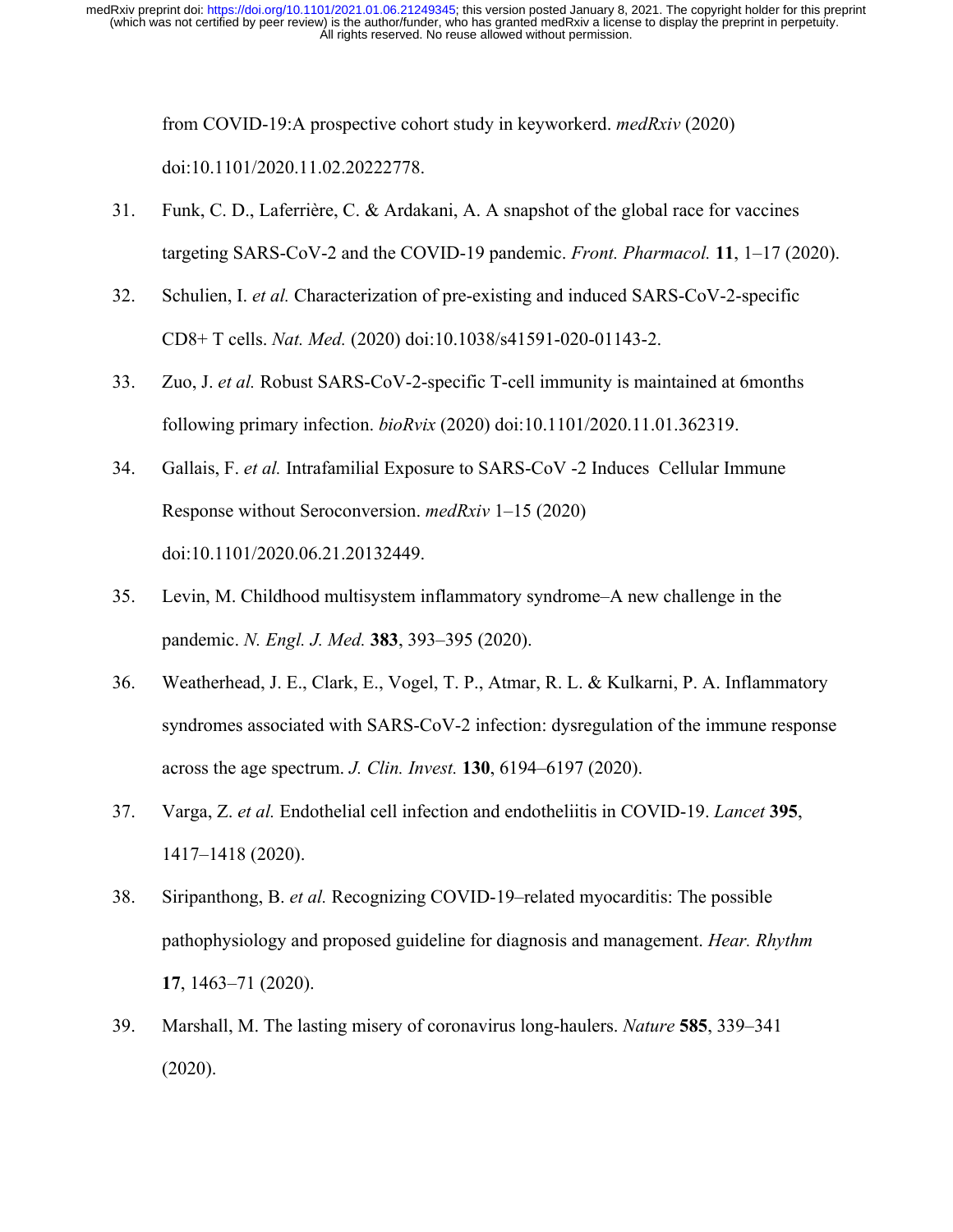- 40. DeFrancesco, L. Whither COVID-19 vaccines? *Nat. Biotechnol.* **38**, 1132–1145 (2020).
- 41. Korber, B. *et al.* Tracking Changes in SARS-CoV-2 Spike: Evidence that D614G Increases Infectivity of the COVID-19 Virus. *Cell* **182**, 812-827.e19 (2020).
- 42. Gittelman, R. M. *et al.* Diagnosis and tracking of past SARS-CoV-2 Infection in a large study of Vo', Italy through T-cell receptor sequencing. *medRxiv* 2–12 (2020) doi:10.1101/2020/11/09.20228023.
- 43. In Vitro Diagnostics EUAs (FDA website). https://www.fda.gov/medicaldevices/coronavirus-disease-2019-covid-19-emergency-use-authorizations-medicaldevices/vitro-diagnostics-euas.
- 44. Zuo, J. *et al.* Robust SARS-CoV-2-specific T-cell immunity is maintained at 6 months following primary infection. *bioRxiv* 2020.11.01.362319 (2020) doi:10.1101/2020.11.01.362319.
- 45. Anderson, E. J. *et al.* Safety and immunogenicity of SARS-CoV-2 mRNA-1273 vaccine in older adults. *N. Engl. J. Med.* 2427–2438 (2020) doi:10.1056/nejmoa2028436.
- 46. Widge, A. *et al.* Durability of responses after SARS-CoV-2 mRNA-1273 vaccination. *N. Engl. J. Med.* **NEJMc20321**, Epub ahead of print (2020).
- 47. Ewer, K. *et al.* T cell and antibody responses induced by a single dose of ChAdOx1 nCoV-19 (AZD1222) vaccine in a Phase 1/2 clinical trial. *Nat. Med.* (2020) doi:10.1038/s41591-020-01194-5.
- 48. Lambert, P.-H. *et al.* Consensus summary report for CEPI/BC March 12–13, 2020 meeting: Assessment of risk of disease enhancement with COVID-19 vaccines. *Vaccine* **In press**, (2020).
- 49. Wang, E. Y. *et al.* Diverse functional autoantibodies in patients with COVID-19. *medRxiv*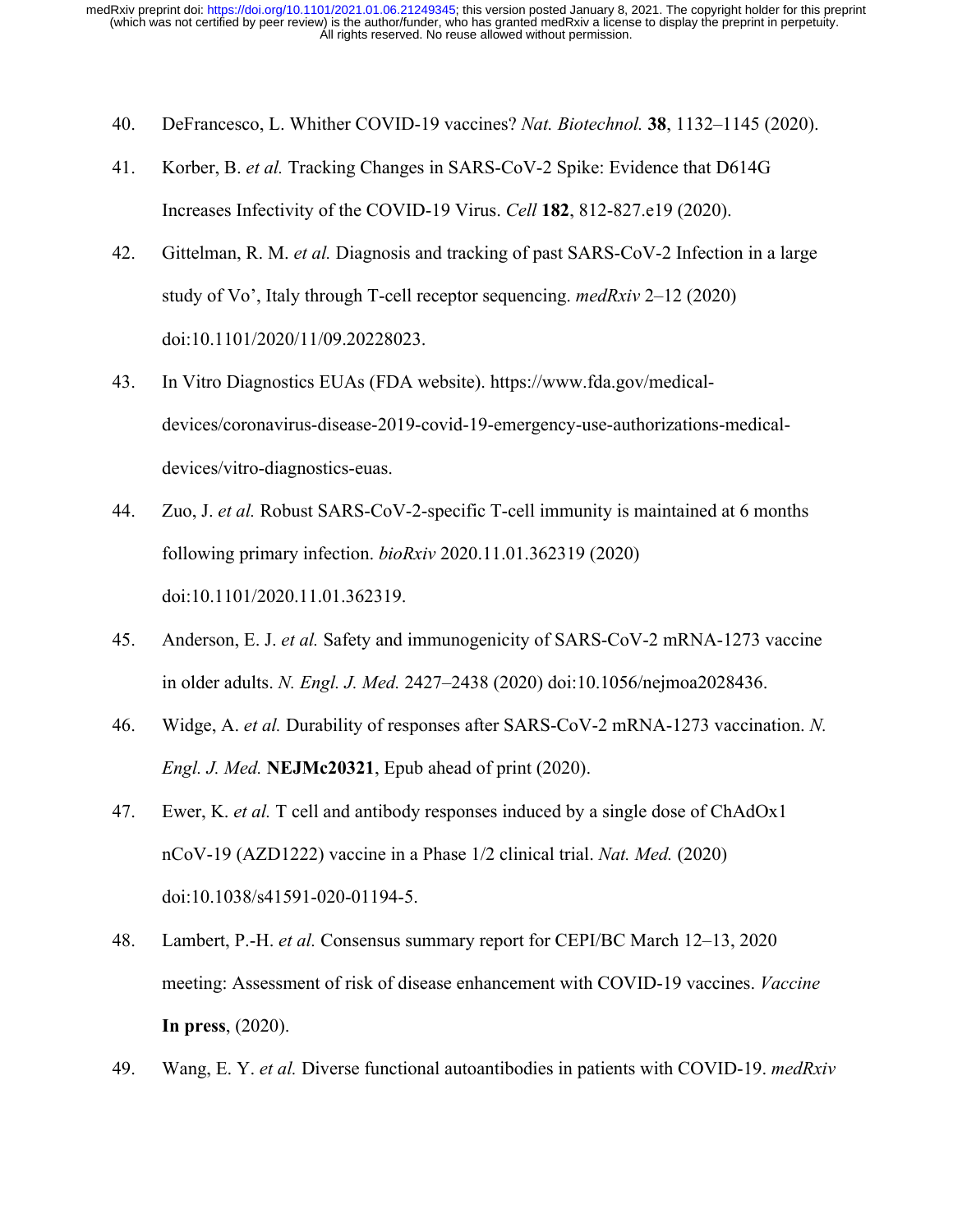(2020) doi:10.1101/2020.12.10.20247205;

50. Gorse, G. J., Patel, G. B., Vitale, J. N. & O'Connor, T. Z. Prevalence of antibodies to four human coronaviruses is lower in nasal secretions than in serum. *Clin. Vaccine Immunol.* **17**, 1875–1880 (2010).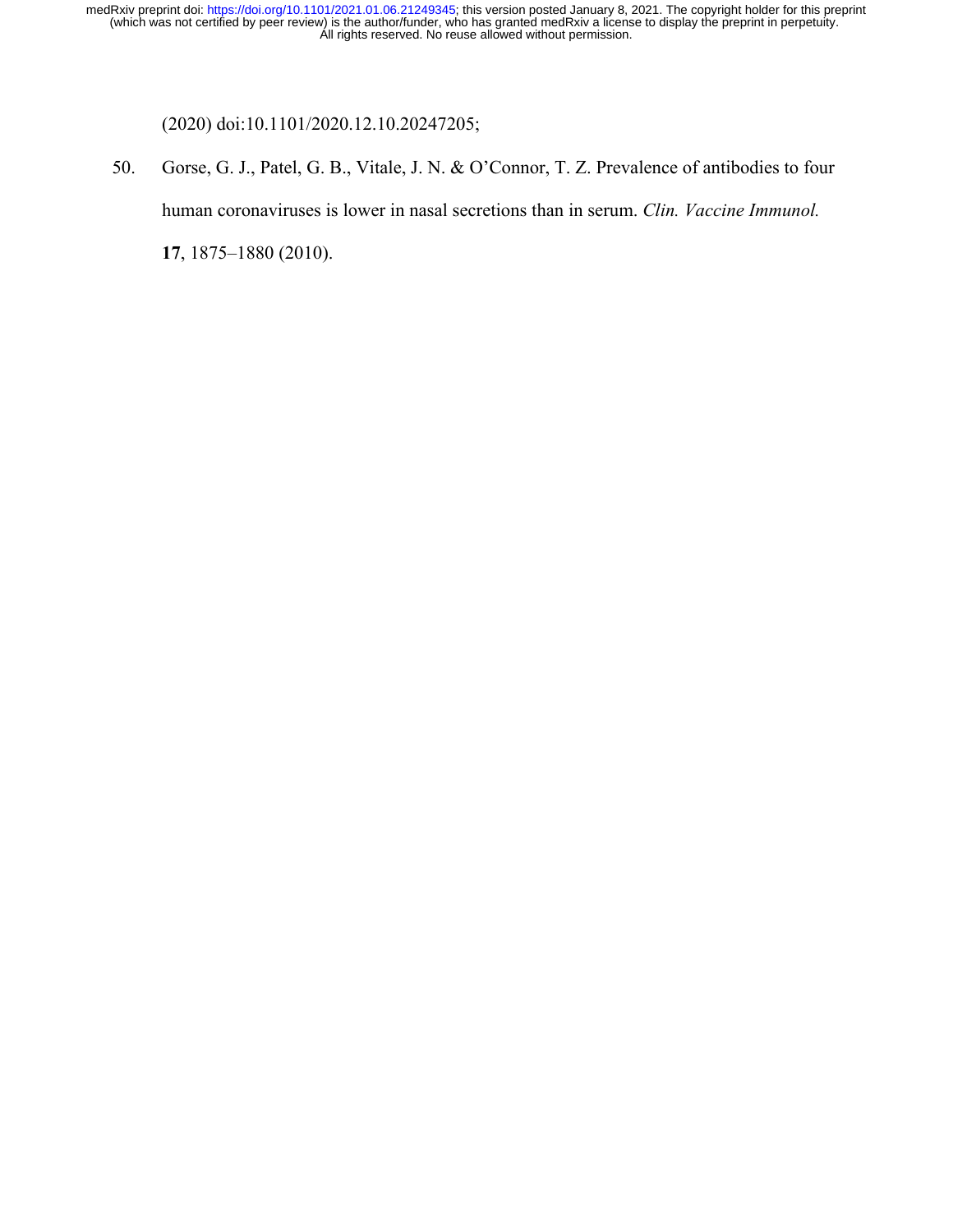# **Table 1. Description of RT-PCR positive SARS-CoV-2 samples used for primary &**

# **secondary analyses**

|                                                      | <b>Primary Analyses</b>                                                           | <b>Secondary Analyses</b>                                                                                                                                          |                                                                                                                                                                  |
|------------------------------------------------------|-----------------------------------------------------------------------------------|--------------------------------------------------------------------------------------------------------------------------------------------------------------------|------------------------------------------------------------------------------------------------------------------------------------------------------------------|
| <b>Cohort</b> name                                   | Discovery Life<br>Sciences (DLS)*                                                 | ImmuneRACE*                                                                                                                                                        | ImmuneSense<br>$COVID-19*$                                                                                                                                       |
| <b>Cohort information</b>                            | Clinical remnant<br>samples from subjects<br>that were positive for<br>SARS-CoV-2 | Retrospective use of<br>residual samples from<br>a prior research study<br>with confirmed<br>SARS-CoV-2<br>infection via medical<br>record search<br>(NCT04494893) | Prospective collection<br>of individuals being<br>tested for SARS-<br>CoV-2, included<br>participants that<br>tested positive for<br>SARS-CoV-2<br>(NCT04583982) |
| Number of unique<br>samples                          | $N = 222$                                                                         | $N = 69$                                                                                                                                                           | $N = 8$                                                                                                                                                          |
| <b>Study</b><br>population                           | Basic demographics,<br>from a New York<br>reference lab                           | Enrolled ages 18-89,<br>samples collected<br>nationwide,<br>24 virtual locations<br>throughout the US                                                              | Enrolled ages 18-89,<br>two clinical drive-thru<br>testing sites in New<br>Jersey                                                                                |
| <b>Sample types</b><br><b>PCR Comparator</b><br>test | Frozen whole blood<br><b>Abbott RT-PCR</b><br><b>SARS-CoV-2 EUA</b>               | Frozen whole blood<br>Multiple independent<br>EUA authorized test<br>methods                                                                                       | Frozen whole blood<br><b>Abbott RT-PCR</b><br><b>SARS-CoV-2 EUA</b>                                                                                              |

\*A detailed description of these cohorts is provided in the Supplement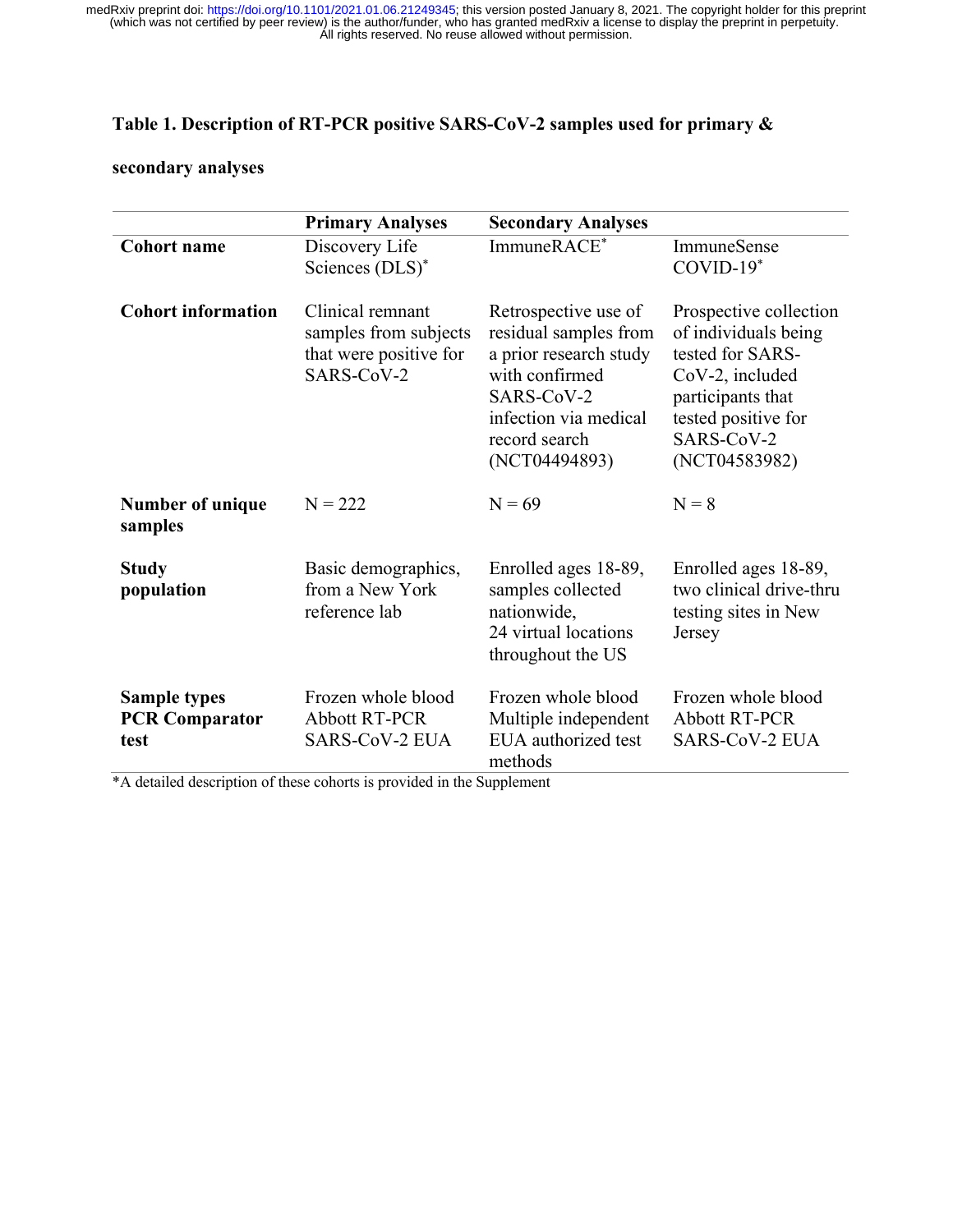|                                                           | <b>Primary NPA</b>                                                                                                                              | <b>Secondary NPA</b>                                                                 |
|-----------------------------------------------------------|-------------------------------------------------------------------------------------------------------------------------------------------------|--------------------------------------------------------------------------------------|
| <b>Cohort Name</b>                                        | Discovery Life Sciences<br>$(DLS)^*$                                                                                                            | ImmuneSense COVID-19*                                                                |
| <b>Cohort Details</b>                                     | Retrospective collection                                                                                                                        | Prospective collection                                                               |
| <b>Number of Unique Negative</b><br><b>Samples</b>        | $N = 124$                                                                                                                                       | $N = 79$                                                                             |
| <b>Study population</b>                                   | Diverse populations collected<br>within the US upon<br>presentation to clinic with a<br>variety of symptoms,<br>including respiratory illnesses | Single site collection, New<br>Jersey                                                |
| <b>Dates of collection</b>                                | Jul. 2017 – Nov. 2019                                                                                                                           | Oct. - Dec. 2020                                                                     |
| <b>Sample types</b>                                       | Frozen blood                                                                                                                                    | Frozen blood                                                                         |
| <b>Nasopharyngeal Test</b>                                |                                                                                                                                                 | Abbott RT-PCR SARS-CoV-<br>2 EUA                                                     |
| <b>Comparators</b><br>test at time of collection          |                                                                                                                                                 | BioFire RP 2.1 EUA                                                                   |
| <b>Antibody Test Comparators</b><br>at time of collection |                                                                                                                                                 | Abbott Architect SARS-CoV-<br>$2 \text{ IgG}$<br>Roche Elecsys Anti-SARS-<br>$CoV-2$ |

# **Table 2. Description of SARS-CoV-2 negative samples for primary and secondary NPA**

\*A detailed description of these cohorts is provided in the Supplement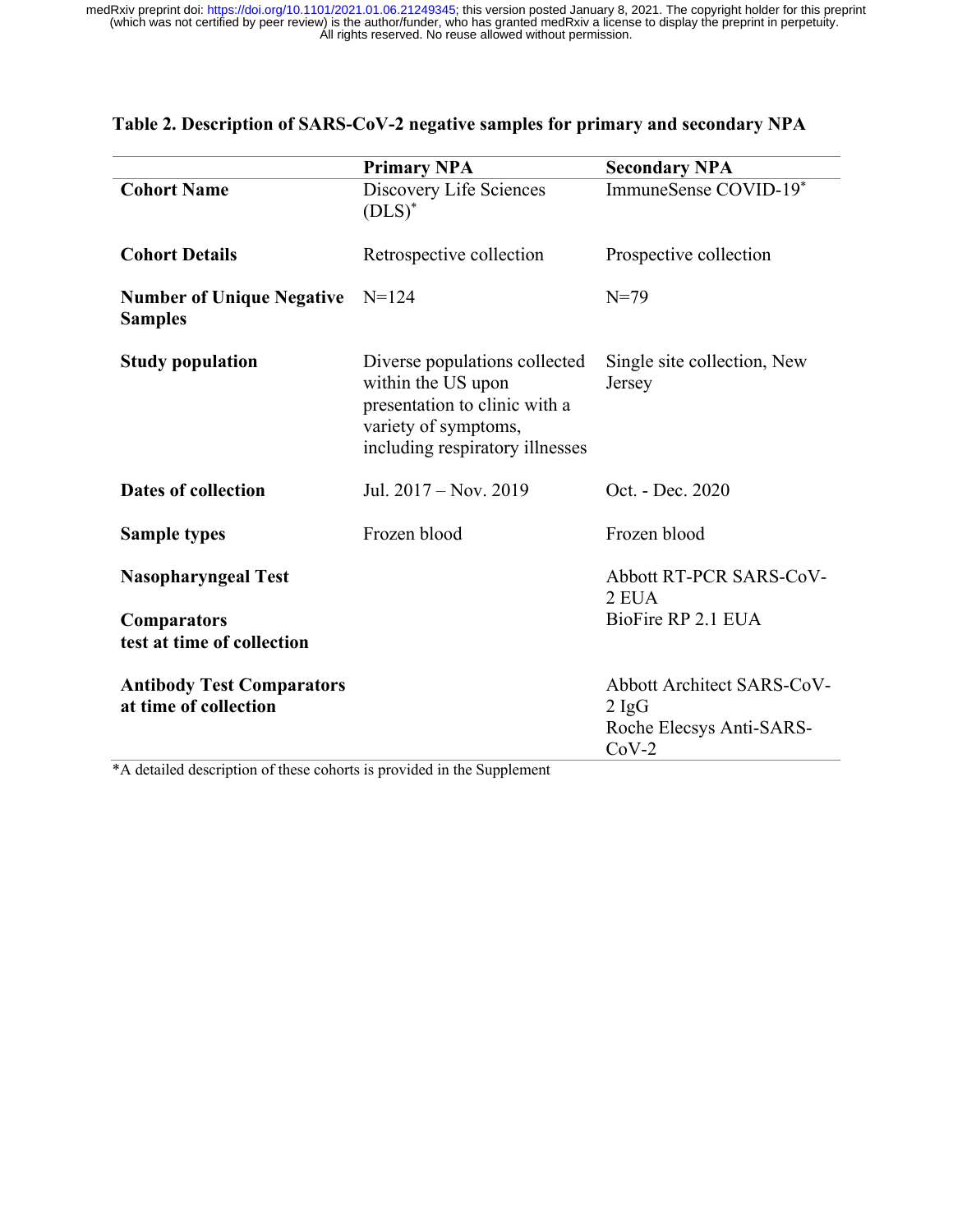# **Table 3. Positive Percent Agreement (PPA) of T-Detect COVID Assay with SARS-CoV-2**

**RT-PCR according to days since symptom onset or days since diagnosis.**

| <b>Days Since</b>         | $RT-PCR+$   | <b>T-Detect Positive (N)</b> | T-Detect PPA (95% CI) |
|---------------------------|-------------|------------------------------|-----------------------|
| <b>Diagnosis</b>          | Samples (N) |                              |                       |
| $0-7$ days                | 35          | 25                           | $71.4(53.7 - 85.4)$   |
| $8-14$ days               | 33          | 31                           | $93.9(92.7 - 99.3)$   |
| $\geq$ 15 days            | 137         | 133                          | $97.1(92.7 - 99.2)$   |
| All (range $0-91$ days)   | 205         | N/A                          | N/A                   |
| <b>Days Since</b>         |             |                              |                       |
| <b>Symptom Onset</b>      |             |                              |                       |
| $0-7$ days                | 13          | $\overline{7}$               | $53.8(25.1 - 80.8)$   |
| 8-14 days                 | 9           | $\overline{7}$               | $77.8(40.0 - 97.2)$   |
| $\geq$ 15 days            | 55          | 52                           | $94.5(84.9 - 98.9)$   |
| All (range 0-106 days) 77 |             | N/A                          | N/A                   |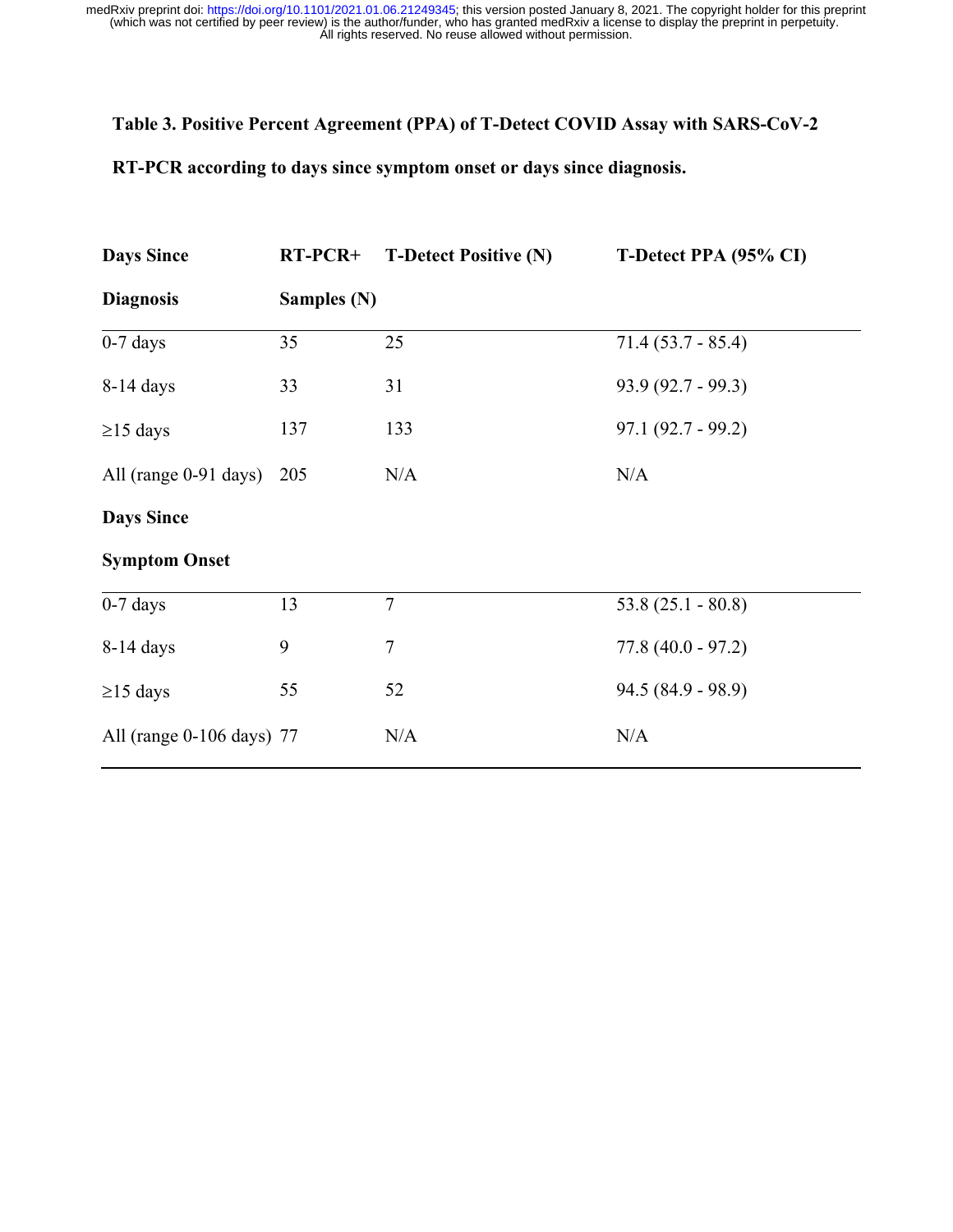**Table 4. Negative Percent Agreement (NPA) of T-Detect COVID Assay with pre-pandemic samples sourced retrospectively (DLS) and prospectively enrolled subjects (ImmuneSense COVID-19) negative for SARS-CoV-2 by EUA RT-PCR and antibody testing.**

| Cohort                  | Samples (N) | <b>T-Detect Negative</b> | <b>NPA (95% CI)</b> |
|-------------------------|-------------|--------------------------|---------------------|
|                         |             | Results $(N)$            |                     |
| <b>DLS</b>              | 87          | 87                       | $100(95.8-100)$     |
| ImmuneSense COVID-19 79 |             | 78                       | $98.7(93.1-99.97)$  |

**Table 5. PPA of T-Detect COVID Assay results compared to serology-based assays in paired samples.**

|                  |                  | <b>T-Detect COVID</b> | <b>Abbott Architect</b> | <b>Roche Elecsys</b> |
|------------------|------------------|-----------------------|-------------------------|----------------------|
| <b>Days Post</b> |                  | <b>PPA (95% CI)</b>   | <b>SARS-CoV-2</b>       | Anti-SARS-CoV-       |
| <b>Diagnosis</b> | <b>N</b> Samples |                       | $IgG$ PPA (95% CI)      | 2 PPA (95% CI)       |
| $0 - 7$          | 13               | $53.8(25.1 - 80.8)$   | $15.4(1.9-45.4)$        | $15.4(1.9-45.4)$     |
| $8 - 14$         | 9                | $77.8(40 - 97.2)$     | $22.2(2.8-60)$          | $22.2(2.8-60)$       |
| $\geq$ 15        | 55               | $94.5 (84.9 - 98.9)$  | $88(75.7-95.5)$         | $90.4(79-96.8)$      |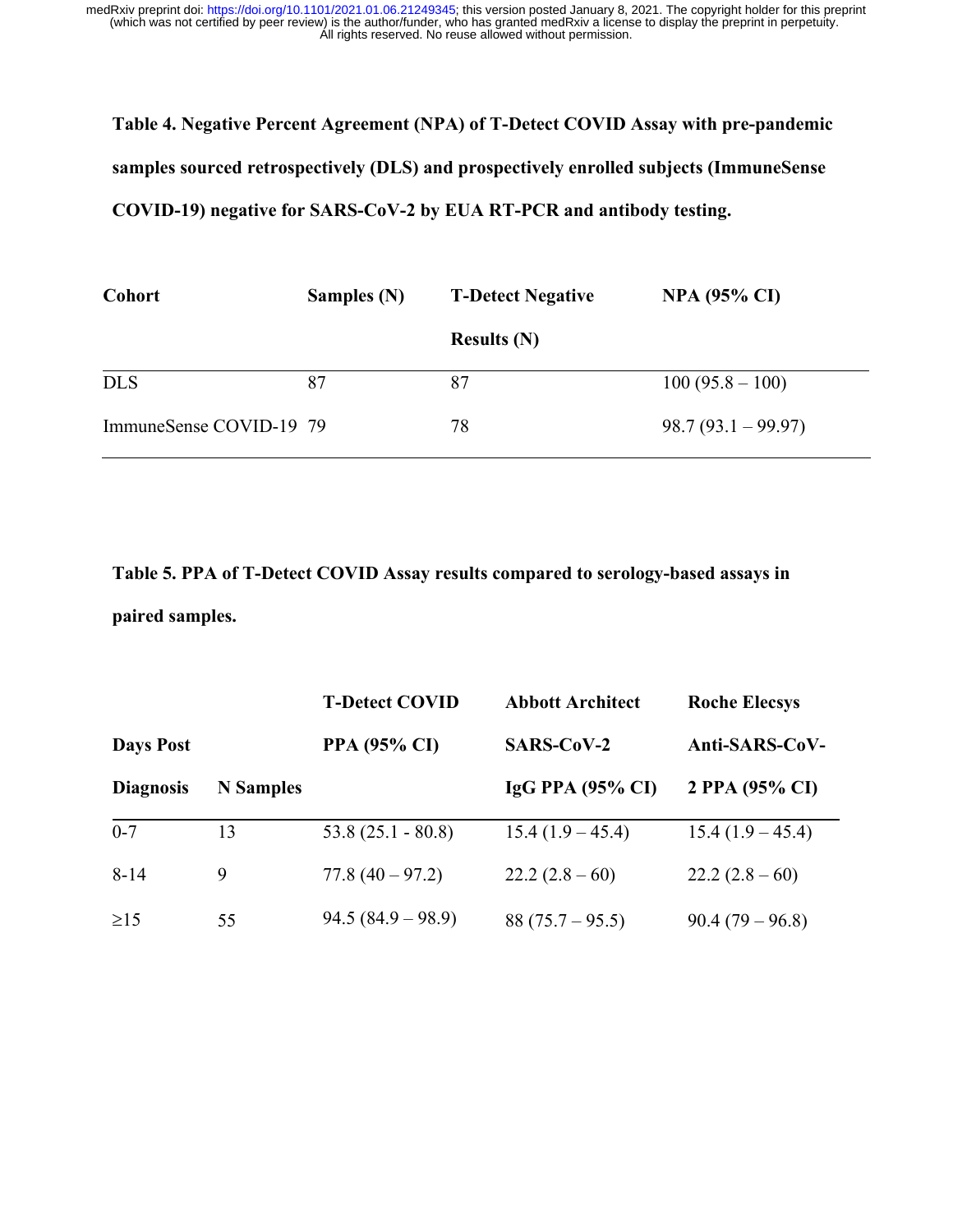**Table 6. T-Detect COVID Assay results indicating 100% specificity (lack of cross reactivity) in individuals infected with Influenza A/B,** *H. influenza b***, HIV, HCV and/or HBV.**

| <b>Infectious Agent</b>    | <b>N</b> Samples | Source/Type  | <b>T-Detect Assay Positives</b> |
|----------------------------|------------------|--------------|---------------------------------|
| Influenza A                | 11               | Whole Blood  | $\theta$                        |
| Influenza B                | 11               | Whole Blood  | $\theta$                        |
| Haemophilus influenzae b 3 |                  | Whole Blood  | $\theta$                        |
| <b>HIV</b>                 | 5                | Frozen PBMCs | $\overline{\phantom{0}}$        |
| <b>HCV</b>                 | $\tau$           | Frozen PBMCs | $\overline{\phantom{0}}$        |
| <b>HBV</b>                 | 1                | Frozen PBMCs | $\hspace{0.6cm}0$               |
|                            |                  |              |                                 |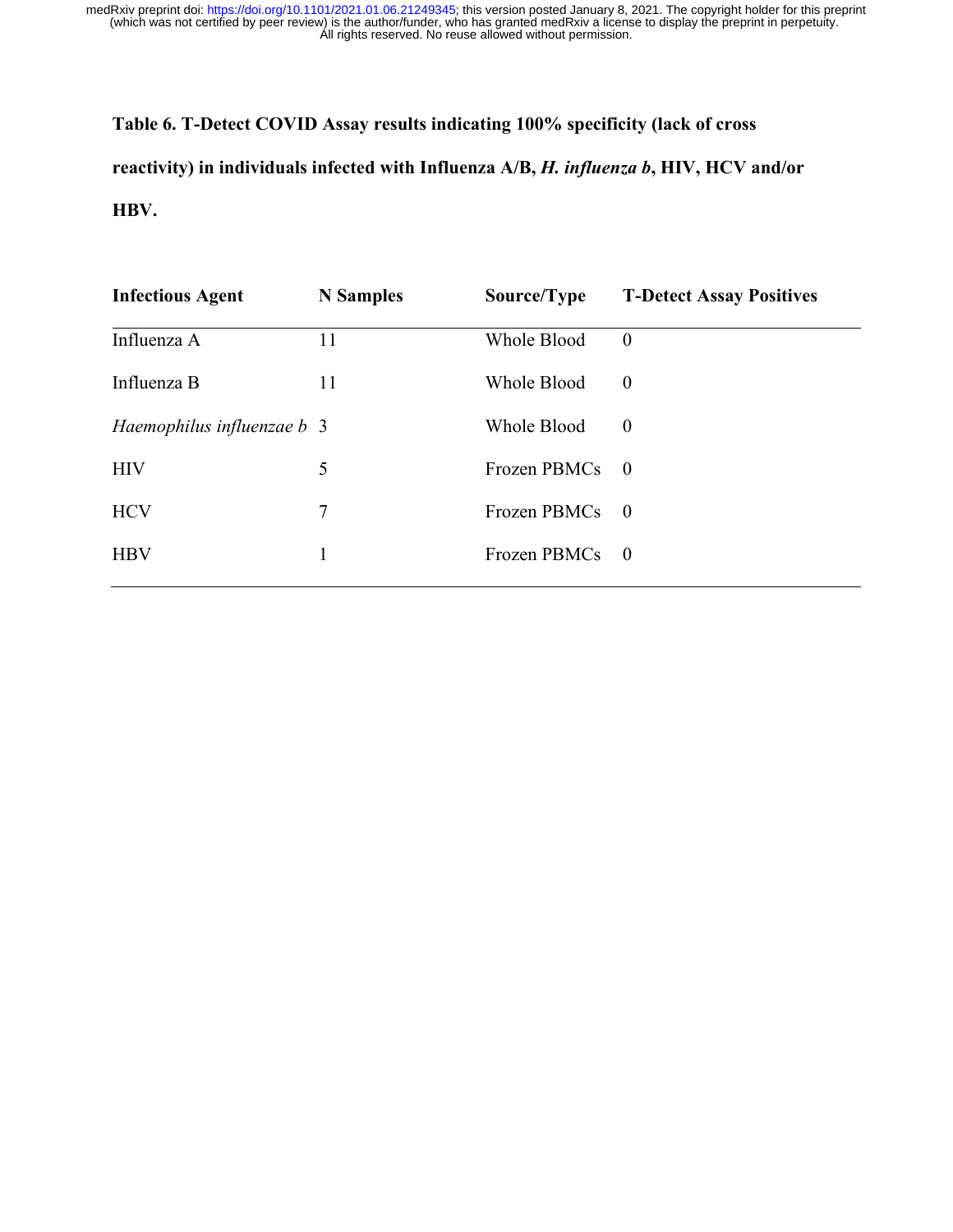### **Figure 1. T-Detect COVID Assay process overview**

# **Figure 2. Public enhanced sequences associated with SARS-CoV-2 infection distinguish cases from controls.**

Panels (a) and (b) show the number of TCRβ DNA sequences in a subject that encode a SARS-CoV-2 enhanced sequence versus the total number of unique TCRβ DNA sequences sampled from that subject for a large number of cases and controls. Panel (a) represents the training set to identify this initial list of enhanced sequences (DLS and NIH/NIAID cohorts), and panel (b) represents a hold-out set with no overlap with the training set (ISB, H12O and BWNW cohorts). Both panels show a similar number and separation of enhanced sequences in cases versus controls.

# **Figure 3. Performance of T-cell classifier to separate SARS-CoV-2 cases from controls is consistent across age and gender.**

Performance of T-cell classifier to separate SARS-CoV-2 cases from controls is consistent across ages (a) and in both males and females (b). Both plots report model scores as the untransformed log-odds estimated from the logistic regression classifier. The violin plot in panel (b) visualizes the density of logodds scores among male and female cases and controls, with median and interquartile range values indicated.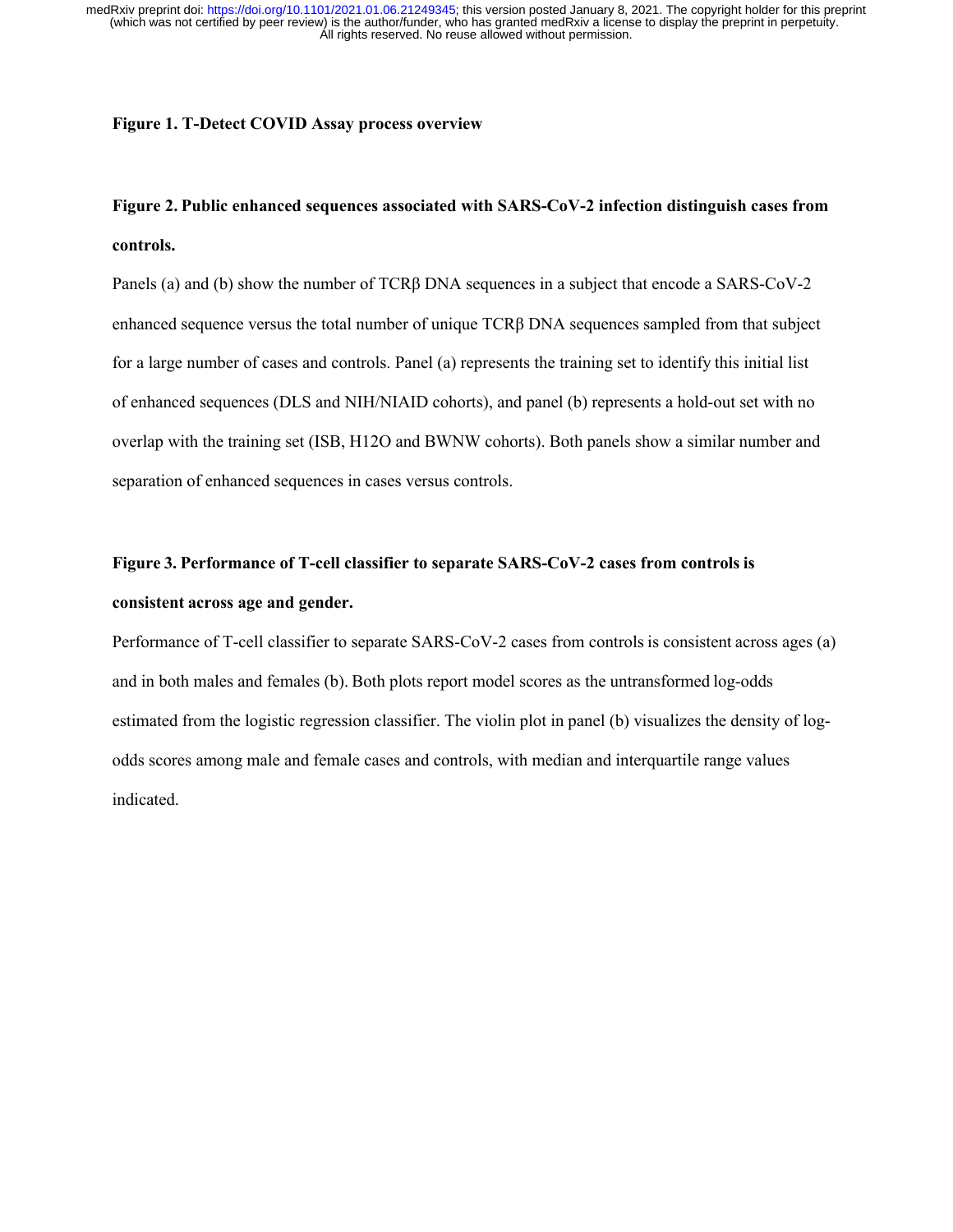#### **Figure 1. T-Detect COVID Assay process overview**

 $10\,$ 

 $20$ 

30

 $\frac{50}{\text{Age}}$ 

60 70

 $40$ 

 $\overline{80}$ 

90



**Figure 2. Public enhanced sequences associated with SARS-CoV-2 infection distinguish cases from controls.**



control case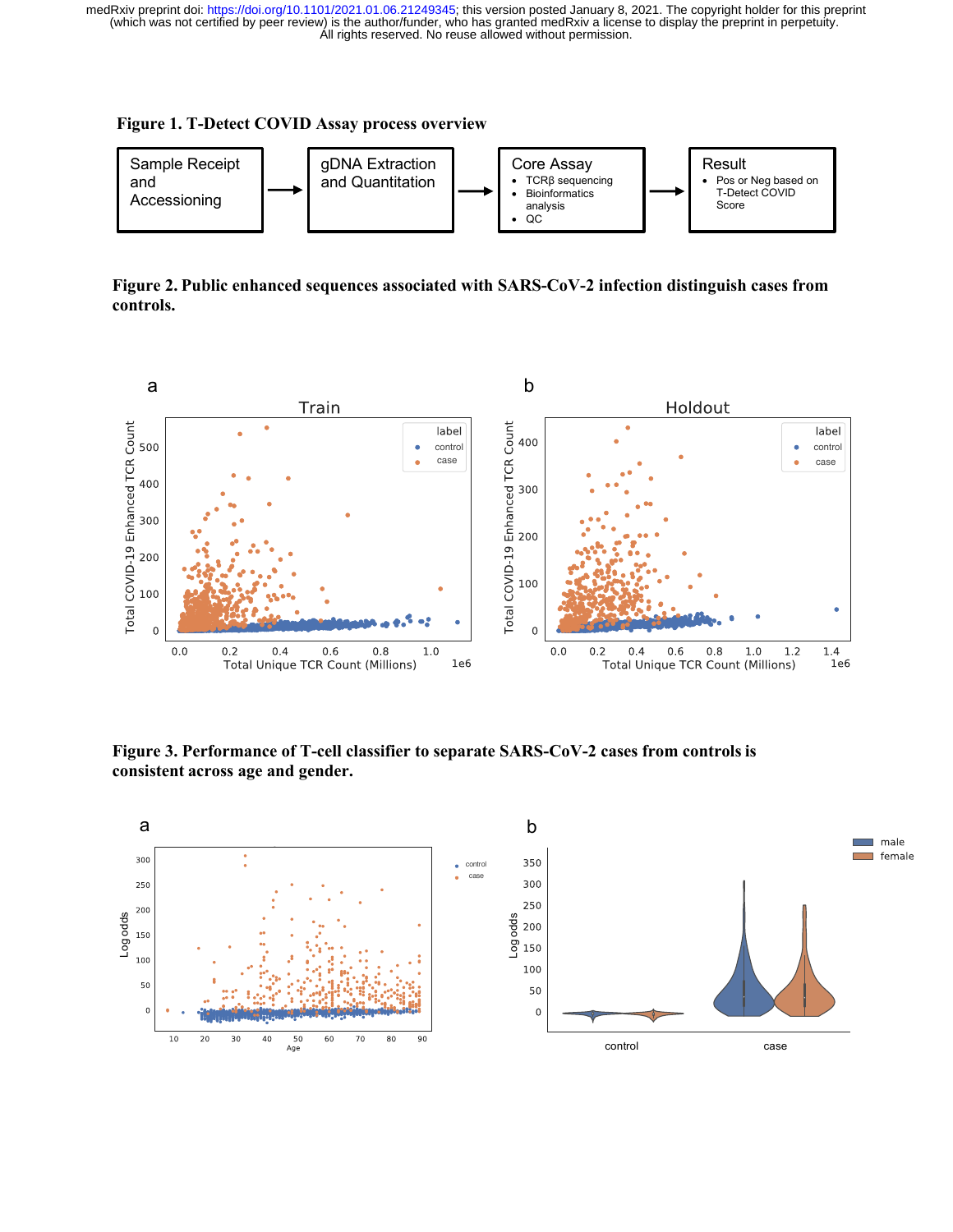# **Supplementary Material**

## **Detailed Study Protocol Information**

All samples were collected pursuant to an Institutional Review Board (IRB)-approved clinical study protocol, "ImmuneSense™ COVID-19 Study" (PRO-00781/ADAP-007/WIRB#20202820/NCT04583982.) Residual samples collected under prospective study protocols obtained informed consent from participants under a separate protocol: "ImmuneRACE" (ADAP-006/WIRB# 20200625/NCT04494893). All other samples from cohorts described were collected as clinical remnant samples.

## **Detailed Methods**

## *Description of cohorts used for secondary analyses*

The ImmuneRACE study is a prospective, multi-cohort, exploratory study of participants exposed to, infected with, or recovering from COVID-19 (NCT04494893). Participants from across the United States were consented and enrolled via a virtual study design, with cohorting based on participant-reported clinical history following the completion of both a screening survey and study questionnaire. Whole blood, serum, and a nasopharyngeal or oropharyngeal swab were collected from participants by trained mobile phlebotomists. Participants with a confirmed SARS-CoV-2 test were included as residual, retrospective samples in the CV study.

The ImmuneSense™ COVID-19 Study's prospective study arm enrolled individuals with symptoms suggestive of COVID-19 who were being tested for SARS-CoV-2 at two drive-thru testing sites in New Jersey. Whole blood, serum, and a nasopharyngeal swab were collected from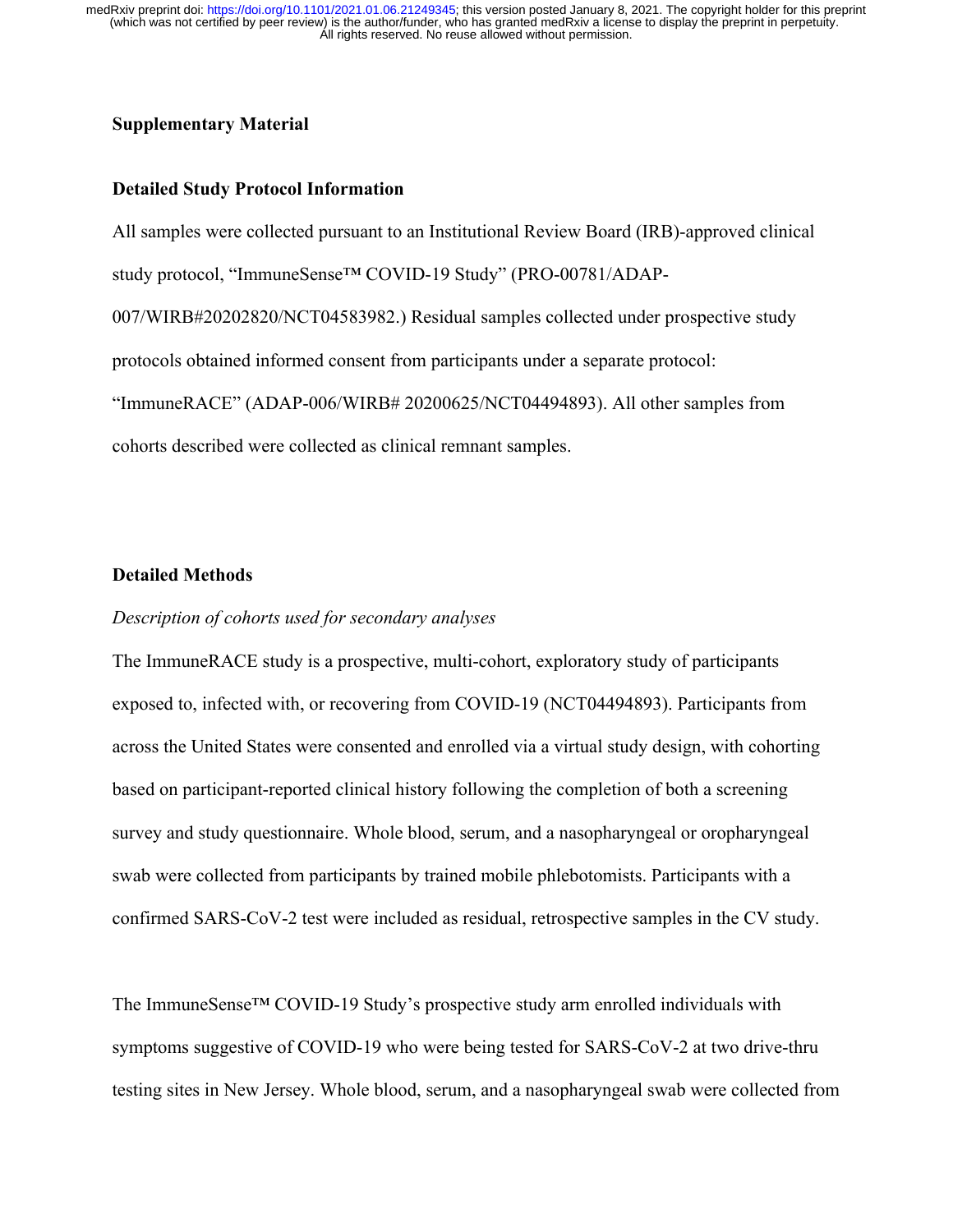participants at study sites. An electronic questionnaire was administered by study staff. Individuals testing positive via Abbot's RT PCR were included in the secondary PPA analysis. Individuals testing negative for SARS-CoV-2 using RT-PCR EUA, BioFire RP V2.1, and EUA antibody tests were included in the NPA analysis.

# *Clinical Specimens*

From all sources, whole blood samples were collected in EDTA tubes, frozen, and shipped to Adaptive for immunosequencing. When paired serum samples were collected, they were tested using two different EUA antibody assays: 1) Elecsys® AntiSARS-CoV-2; Roche: qualitative detection of high affinity antibodies to SARS-CoV-2 including all isotypes, but preferentially detects IgG antibodies (https://www.labcorp.com/tests/164068/sars-cov-2-antibodies); and 2) SARS-CoV-2 Antibody, IgG; LabCorp: qualitative detection of IgG antibodies to SARSCoV-2 (https://www.labcorp.com/tests/164055/sars-cov-2-antibody-igg).

| <b>Study</b>         | #<br><b>Subjects</b> | <b>Median</b><br>Age | $\frac{0}{0}$<br>Female | <b>Study description</b>                                                                                                                                                                              |
|----------------------|----------------------|----------------------|-------------------------|-------------------------------------------------------------------------------------------------------------------------------------------------------------------------------------------------------|
| <b>DLS</b>           | 337                  | 70                   | 50.7                    | Whole blood samples collected during<br>routine care in acute and convalescent<br>phases, procured through Discovery Life<br>Sciences (Huntsville, AL)                                                |
| <b>NIH/NIAI</b><br>D | 146                  | 68                   | 30.8                    | Whole blood samples collected in Brescia<br>and Monza, Italy during active infection,<br>and provided to the NIAID (Bethesda,<br>MD) for DNA extraction                                               |
| <b>ISB</b>           | 83                   | 63                   | 55.4                    | Whole blood samples collected under the<br><b>INCOVE</b> project at Providence St. Joseph<br>Health (Seattle, WA); subjects were<br>enrolled during the active phase and<br>monitored through disease |

**Supporting Table 1:** Summary of COVID cohorts used for training of the T-Detect™ COVID classifier: